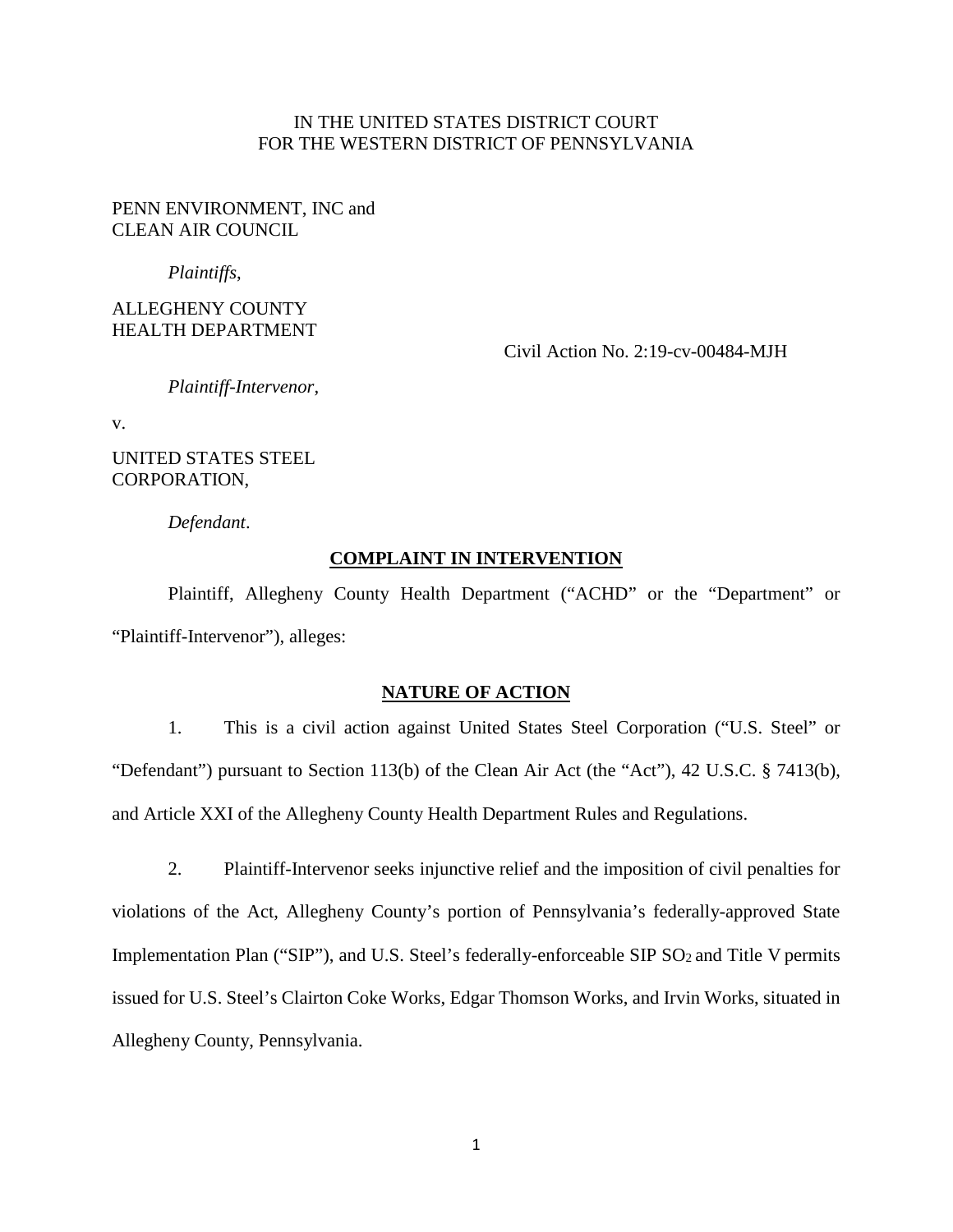#### **JURISDICTION AND VENUE**

3. This Court has jurisdiction over the subject matter of this action pursuant to Section 113(b) of the Act, 42 U.S.C. § 7413(b), and 28 U.S.C. §§ 1331 (Federal Question), and 1355 (Fine, Penalty, or Forfeiture).

4. This Court has supplemental jurisdiction over the local agency law claims asserted by the Department pursuant to 28 U.S.C. § 1367.

5. Venue is proper in this District under Section 113(b) of the Act, 42 U.S.C. § 7413(b), and 28 U.S.C. §§ 1391(b) and 1395(a), because the violations which are the basis of this Complaint occurred in this District and the facility at issue is operated by U.S. Steel in this District.

#### **DEFENDANT**

6. U.S. Steel is a corporation organized under the laws of Delaware with its principal place of business in Pennsylvania.

7. U.S. Steel is a "person" as defined in Section 302(e) of the Act, 42 U.S.C. § 7602(e).

8. U.S. Steel owns and operates a series of facilities situated in valley communities along either side of the Monongahela River within the boundaries of Allegheny County, PA. These facilities, together, constitute an integrated operation for the production of steel (Mon-Valley Works).

9. In particular, U.S. Steel owns and operates a facility in Clairton, Allegheny County, Pennsylvania (Clairton Coke Works). Clairton Coke Works operates ten coke batteries and produces approximately 10,000 tons of coke per day from the destructive distillation (carbonization) of more than 16,000 tons of coal. During the carbonization process, approximately 215 million cubic feet of coke oven gas are produced. The volatile products of coal contained in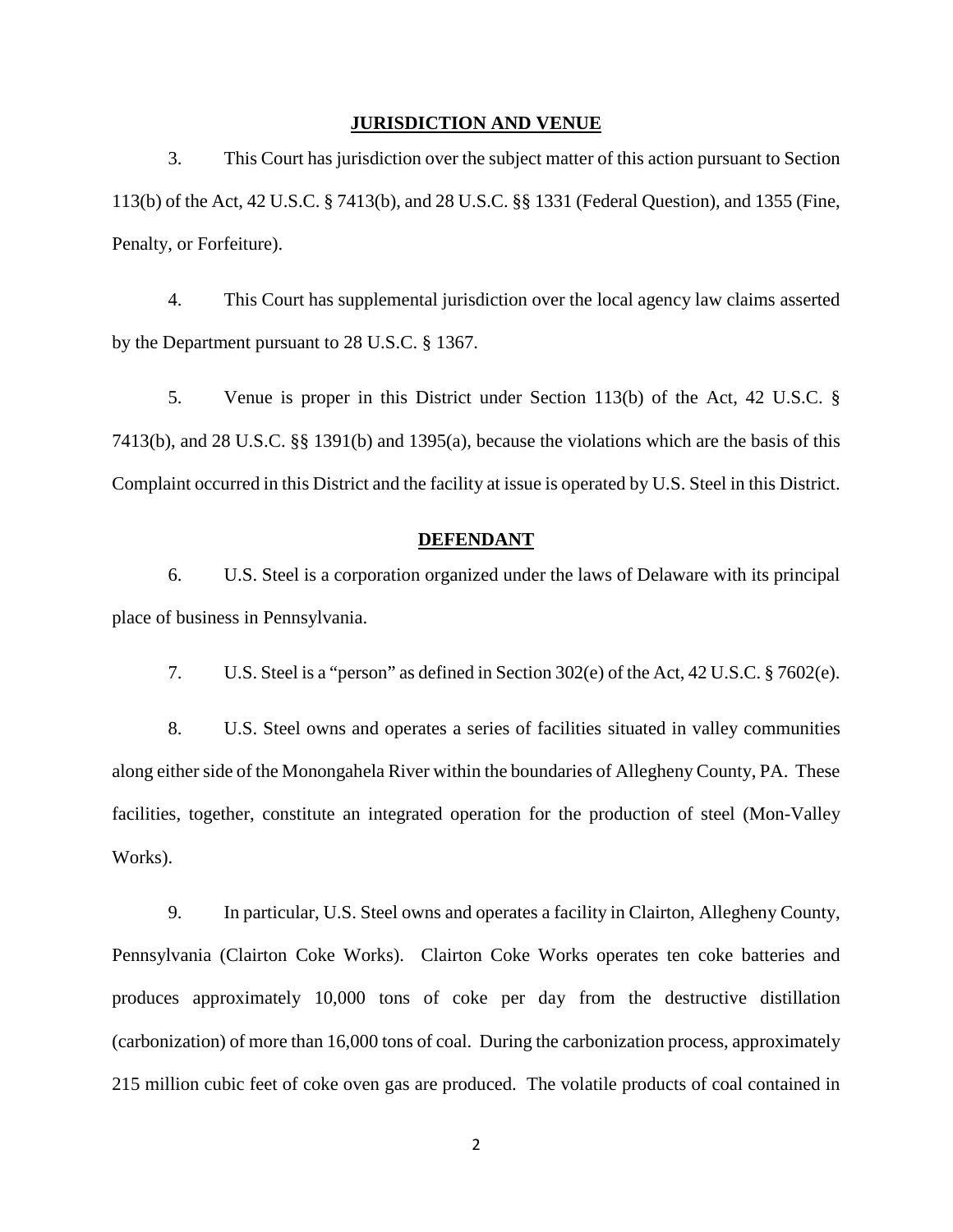the coke oven gas are recovered in the by-products plant. In addition to the coke oven gas, daily production of these by-products include 145,000 gallons of crude coal tar, 55,000 gallons of light oil, 35 tons of elemental sulfur, and 50 tons of anhydrous ammonia.

10. The coke oven gas that is desulfurized is transported via pipelines to its Edgar Thomson (Edgar Thomson Works) facility situated across the river in Braddock, Allegheny County, PA. Edgar Thomson Works operates primarily for the production of steel slabs employing two blast furnaces. Coke oven gas from Clairton Coke Works is used as fuel in boilers located at Edgar Thomson Works.

11. The coke oven gas that is desulfurized at Clairton Coke Works is similarly transported via pipeline to U.S. Steel's Irvin (Irvin Works) facility situated in West Mifflin, Allegheny County, PA. Irvin Works treats and rolls the steel slabs produced at the Edgar Thomson Works. Coke oven gas from Clairton Coke Works is similarly used at Irvin Works as a fuel source.

### **STATUTORY AND REGULATORY BACKGROUND**

12. The Clean Air Act establishes a regulatory scheme to protect and enhance the quality of the nation's air so as to promote the public health and welfare and the productive capacity of its population.  $42 \text{ U.S.C.}$  §  $7401(b)(1)$ .

#### **A. National Ambient Air Quality Standards**

13. Section 108 of the Act, 42 U.S.C. § 7408, directs the United States Environmental Protection Agency (EPA) to identify air pollutants that "may reasonably be anticipated to endanger public health or welfare" and to issue air quality criteria based on "the latest scientific knowledge" about the effects of the pollutants on public health and the environment. These pollutants are known as "criteria pollutants."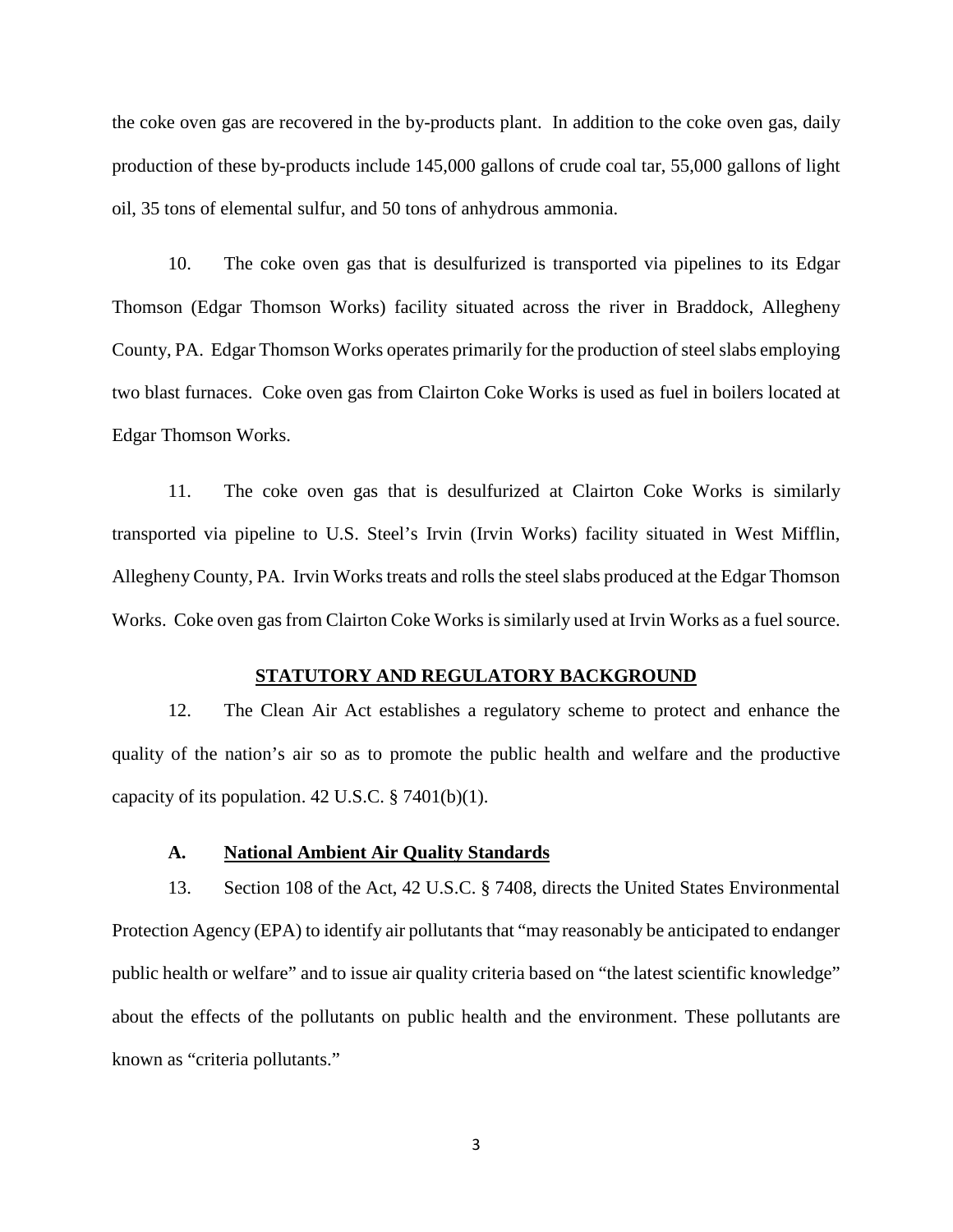14 Section 109 of the Act, 42 U.S.C. § 7409, requires the EPA to establish national ambient air quality standards ("national standards" or "NAAQS") for criteria pollutants. The primary standard must be set at a level "requisite to protect the public health" with an adequate margin of safety, and the secondary standard is intended to protect "the public welfare."

15. Sulfur dioxide  $(SO_2)$  is one of six criteria pollutants for which the EPA has promulgated national standards, due to its adverse effects on human health and the environment.

### **B. Pennsylvania State Implementation Plan ("SIP")**

16. Section 110(a) of the Act, 42 U.S.C. § 7410(a), requires each state and local air agencies to adopt and submit to the EPA for approval a plan that provides for the attainment, maintenance, and enforcement of the NAAQS for each criteria pollutant in each air quality control region within the state. This plan is known as a state implementation plan or "SIP." Section  $110(a)(2)(A)$  of the Act, 42 U.S.C. § 7410 $(a)(2)(A)$ , requires that each SIP include enforceable emissions limitations to assure attainment of the NAAQS.

17. After enforceable state emissions limitations are approved by EPA, these SIP provisions (or "SIP rules") are federally enforceable under Sections 113(a) and (b) of the Act, 42 U.S.C. § 7413(a) and (b).

18. The Director of the ACHD has been delegated authority pursuant to the Act, 42 U.S.C. Sections 7401-7671q, and the Pennsylvania Air Pollution Control Act, 35 P.S. Sections 4001-4014 (hereinafter "APCA"), and the ACHD is a local health agency organized under the Local Health Administration Law, 19 P.S. §§ 12001-12028, whose powers and duties include the enforcement of laws relating to public health within Allegheny County, including but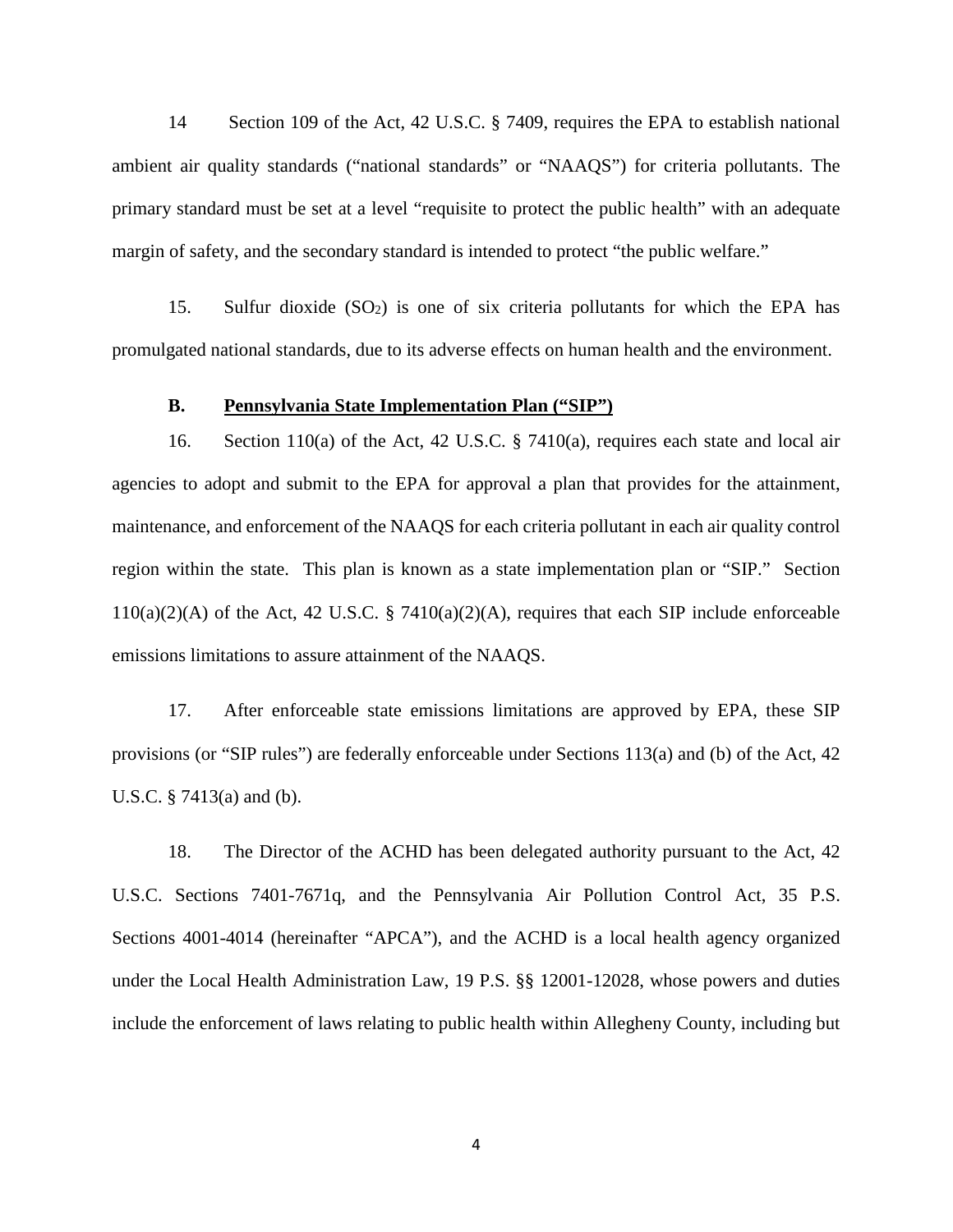not limited to, the ACHD's Rules and Regulations, Article XXI, Air Pollution Control (Allegheny County Code of Ordinances Chapters 505, 507 and 535) (hereinafter "Article XXI").

19. As required by the Act, the Department has established emission limitations to provide for the attainment, maintenance, and enforcement of the national standards.

### **C. Title V Operating Permits**

20. Title V of the Act, 42 U.S.C. §§ 7661-7661f, establishes an operating permit program for certain sources, including "major sources." The purpose of Title V is to ensure that all "applicable requirements" for compliance with the Act are collected in one place.

21. The Clairton Coke Works, Edgar Thomson Works, and Irvin Works are major sources for purposes of Title V.

22. The Department has issued Title V permits with respect to each of the Mon-Valley facilities. Importantly, the Department issued federally enforceable SIP permits for each facility, imposing emission limitations intended to ensure attainment of the NAAQS.

23. Pursuant to Section 502(a) of the Act, 42 U.S.C. § 7661a, it is unlawful for a major source to operate without or in violation of a permit issued pursuant to Title V of the Act, 42 U.S.C. § 7661 *et seq*. *See also* 40 C.F.R. § 70.7(b); Article XXI, § 2102.03.c.

24. The Allegheny County Title V operating permit program was approved by the EPA on November 1, 2001. *See* 66 Fed. Reg. 55,112-15 (November 1, 2001). Regulations controlling the issuance, conditions imposed and enforcement of those Title V permits are, in relevant part, currently codified in Article XXI of the Allegheny County Health Department Rules and Regulations (Article XXI). Article XXI, Sections 2102.01 *et seq.*, 2103.01 *et seq*. In addition,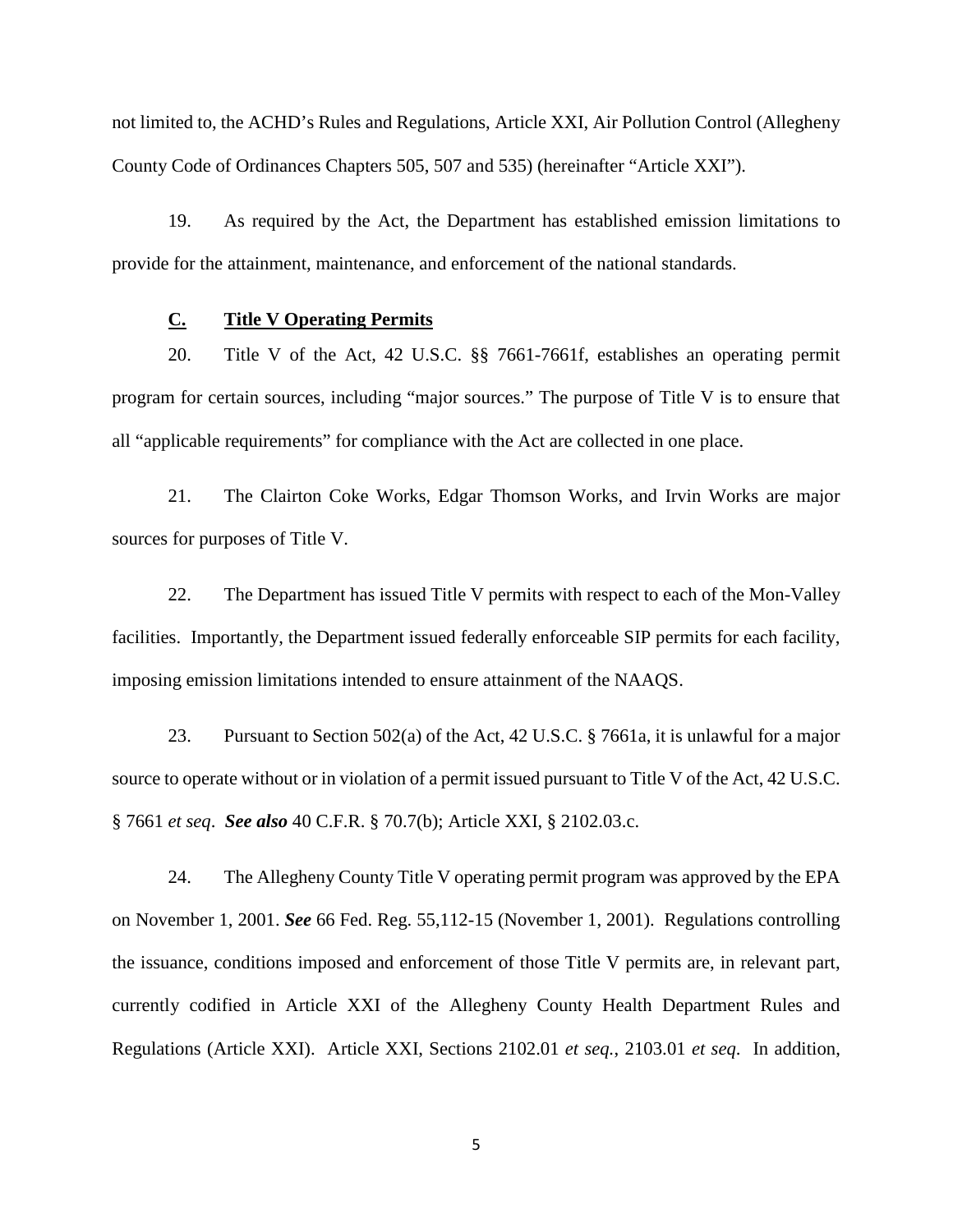Article XXI incorporates by reference and enforces the NAAQS. *See* Article XXI, Section 2101.10.a

25. Pursuant to Article XXI, Section 2102.03.c, the owner or operator of a major stationary source must assure that the source operates in compliance with the terms and conditions of its permit. *See also* 40 C.F.R. § 70.1(b).

26. Pursuant to its authority under Title V of the Act, the Department issued U.S. Steel a Title V Operating Permit, No. 0052, on March 27, 2012, to operate emissions sources at the Clairton Coke Works facility.

27. Pursuant to its authority under Title V of the Act, the Department issued U.S. Steel a Title V Operating Permit, No. 0051, on April 13, 2016, to operate emissions sources at the Edgar Thomson Works facility.

28. Pursuant to its authority under Title V of the Act, the Department issued U.S. Steel a Title V Operating Permit, No. 0050, on December 9, 2016, to operate emissions sources at the Irvin Works facility.

29. Thereafter, the Department, as a part of its  $SO<sub>2</sub>$  SIP, issued Installation Permits for each of the Mon-Valley facilities, imposing new  $SO_2$  and hydrogen sulfide (H<sub>2</sub>S) emission limits.

30. Specifically, U.S. Steel's Clairton Installation Permit #0052-I011b (Condition IV.27), Edgar Thomson's Installation Permit #0051-I006 (Condition IV.27), and Irvin's Installation Permit #0050-I008 (Condition IV.25), all of which were issued on September 14, 2017, impose a site wide limit for H2S emissions to no more than 35 grains per 100 dry standard cubic feet (dscf).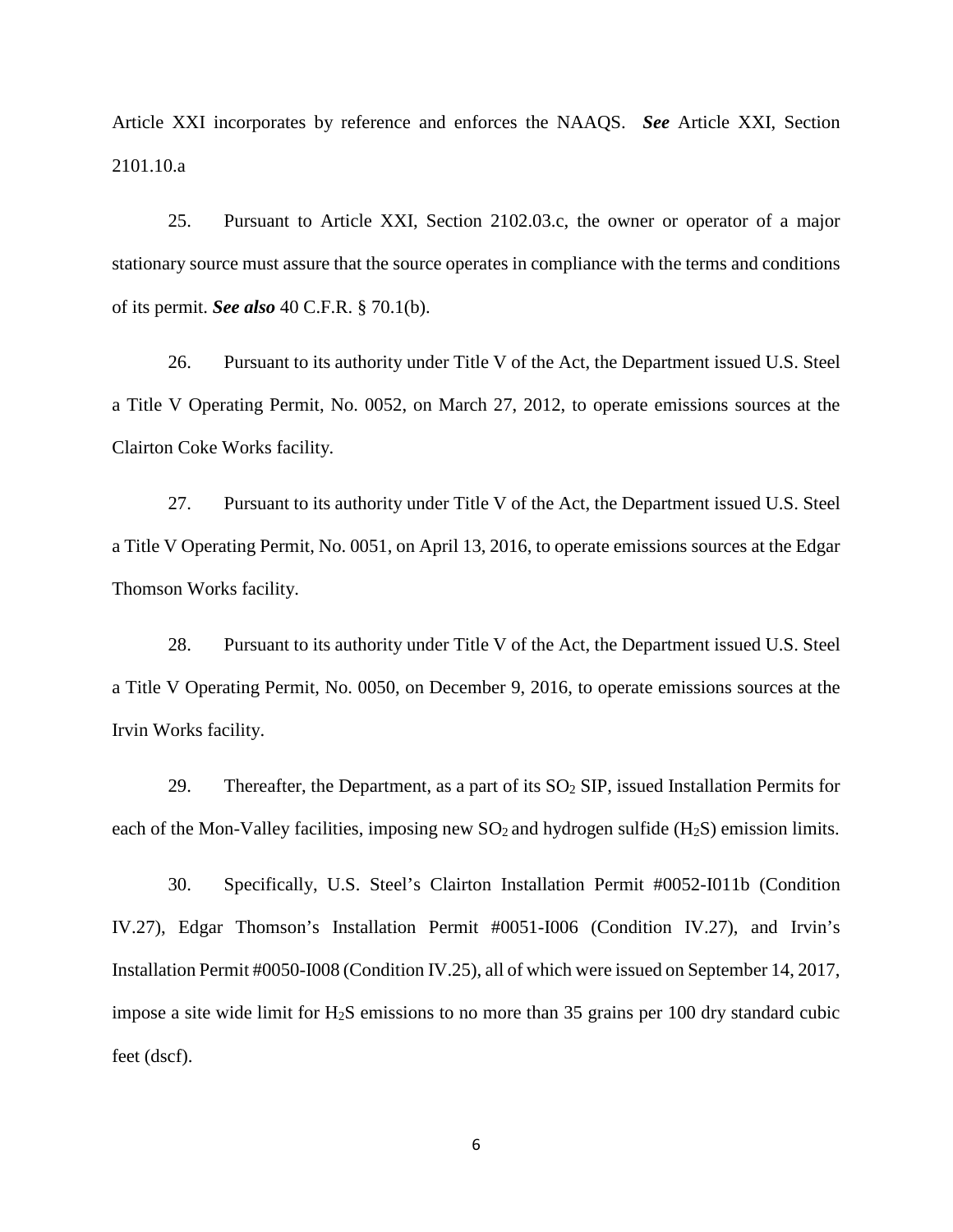31. The permit conditions and emission limits with respect to  $SO<sub>2</sub>$  at each of the Mon-

Valley Works facilities are as follows:

## I. **U. S. Steel Irvin's Operating Permit #0050**

## Condition V.A.1.f

Emissions from the Hot Strip Mill Reheat Furnaces No. 1 through No. 5 shall not exceed the emission limitations in the table below.

| <b>POLLUTANT</b> | <b>Coke Oven Gas</b><br>(lb/hr) | <b>Natural Gas</b><br>(lb/hr) | <b>ANNUAL</b><br><b>EMISSION LIMIT</b><br>$(tons/year)*$ |  |  |
|------------------|---------------------------------|-------------------------------|----------------------------------------------------------|--|--|
| SO <sub>2</sub>  | 30.12                           | 0.08                          | 131.91                                                   |  |  |

## **Emission Limitations for each Hot Strip Mill Reheat Furnace**

## Condition V.E.1.c.

The permittee shall not operate, or allow to be operated, HPH furnaces No. 1 through No. 31 in such manner that emissions of sulfur oxides from each furnace, expressed as sulfur dioxide, exceed 1.0 lb/MMBtu at any time: [§2104.03.a.2.A]

# Condition V.E.1.e.

Emissions from HPH furnaces No. 1 through No. 31, shall not exceed the limitations in the table below at any time: [§2104.02.d.1, §2104.03.a.2.A and §2105.21.h.4]

## **HPH Annealing Furnace Emissions**

| <b>POLLUTANT</b> | $\mathbf{lbs}/\mathbf{hr} - \mathbf{each}$<br>unit<br>(natural gas) | $\mathbf{lbs}/\mathbf{hr} - \mathbf{each}$<br>unit<br>(coke oven gas) | tons/yr $1$<br>(each unit) | tons/yr $1$<br>(combined) |
|------------------|---------------------------------------------------------------------|-----------------------------------------------------------------------|----------------------------|---------------------------|
| SO <sub>2</sub>  | 0.003                                                               | 1.05                                                                  | 4.62                       | 143.22                    |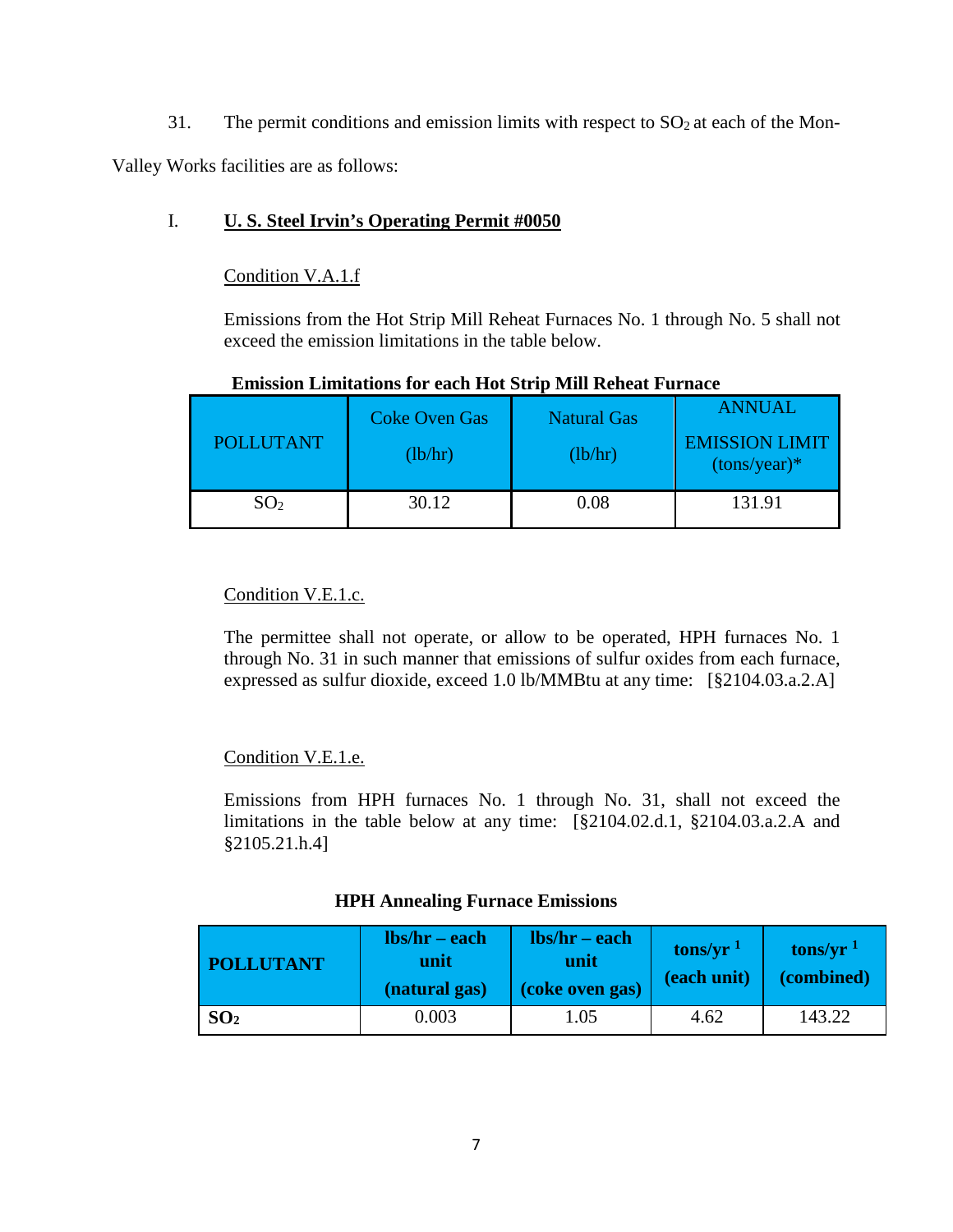#### Condition V.F.1.g.

The permittee shall not operate, or allow to be operated, Open Coil Annealing Furnaces No. 1 through No. 13 in such manner that emissions of sulfur oxides, expressed as sulfur dioxide, exceed 1.0 lb/MMBtu at any time: [§2104.03.a.2.A]

### Condition V.F.1.i.

Emissions from Open Coil Annealing Furnaces No. 1 through No. 9, shall not exceed the limitations for each furnace in the table below at any time: [§2104.02.a.1, §2104.03.a.2.A and §2105.21.h.4]

### **Open Coil Annealing Furnace 1 through 9 Emissions**

| <b>POLLUTANT</b> | $\mathbf{lbs}/\mathbf{hr} - \mathbf{each}$<br>unit<br>(natural gas) | $\mathbf{lbs}/\mathbf{hr} - \mathbf{each}$<br>unit<br>(coke oven gas) | tons/yr $1$<br>(each unit) | tons/ $yr1$<br>(combined) |
|------------------|---------------------------------------------------------------------|-----------------------------------------------------------------------|----------------------------|---------------------------|
| SO <sub>2</sub>  | 0.004                                                               | 1.55                                                                  | 6.78                       | 61.06                     |

**<sup>1</sup>** A year is defined as any consecutive 12-month period

### Condition V.F.1.j.

Emissions from Open Coil Annealing Furnaces No. 10 through No. 13, shall not exceed the limitations for each furnace in the table below at any time: [§2104.02.a.1, §2104.03.a.2.A and §2105.21.h.4]

### **Open Coil Annealing Furnace 10 through 13 Emissions**

| <b>POLLUTANT</b> | $\mathbf{lbs}/\mathbf{hr}-\mathbf{each}$<br>unit<br>(natural gas) | $\mathbf{lbs}/\mathbf{hr}$ – each<br>unit<br>(coke oven gas) | tons/yr $1$<br>(each unit) | tons/yr $1$<br>(combined) |
|------------------|-------------------------------------------------------------------|--------------------------------------------------------------|----------------------------|---------------------------|
| SO <sub>2</sub>  | $0.01\,$                                                          | 1.94                                                         | 8.48                       | 33.92                     |

**<sup>1</sup>** A year is defined as any consecutive 12-month period

## Condition V.F.1.k.

Emissions from Open Coil Annealing Furnace No. 14, shall not exceed the limitations in the table below at any time: [Installation Permit No. 0050-I003, §2104.02.a.1, §2104.03.a.2.A and §2105.21.h.4]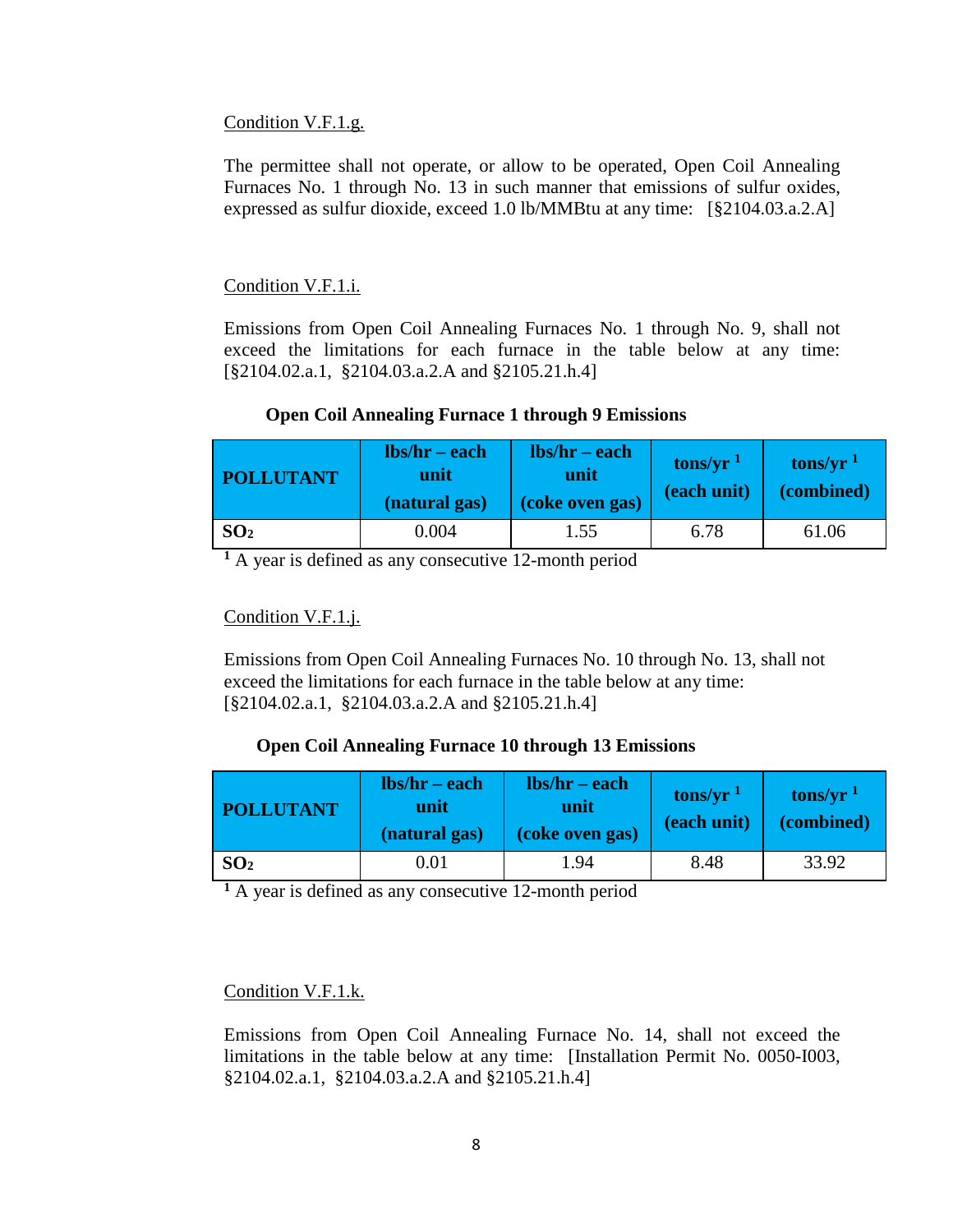## **Open Coil Annealing Furnace No. 14 Emission Limitations**

| <b>POLLUTANT</b> | lbs/hr<br>(natural gas) | lbs/hr<br>(coke oven gas) | tons/yr $1$ |
|------------------|-------------------------|---------------------------|-------------|
| SO <sub>2</sub>  | 0.004                   | 0.12                      | 0.53        |

**<sup>1</sup>** A year is defined as any consecutive 12-month period

## Condition V.F.1.n.

Emissions from Open Coil Annealing Furnaces No. 15 and No. 16, shall not exceed the limitations in the table below at any time: [§2102.04.b.6, §2105.21.h.4 and IP No. 0050-I006, Condition V.a.1.e]

## **Open Coil Annealing Furnaces No. 15 and No. 16 Emission Limitations**

| <b>POLLUTANT</b> | $\mathbf{lbs}/\mathbf{hr} - \mathbf{each}$ | $\mathbf{lbs}/\mathbf{hr}$ – each | tons/yr $1 -$ | $Tons/yr1$ – |
|------------------|--------------------------------------------|-----------------------------------|---------------|--------------|
|                  | <b>furnace</b>                             | furnace (coke                     | (each         | (both        |
|                  | (natural gas)                              | oven gas)                         | furnace)      | furnaces)    |
| SO <sub>2</sub>  | 0.005                                      | .61                               | 7.04          | 14.10        |

**<sup>1</sup>** A year is defined as any consecutive 12-month period

# Condition V.G.1.e.

The permittee shall not operate, or allow to be operated, Continuous Annealing furnace in such manner that emissions of sulfur oxides, expressed as sulfur dioxide, exceed 1.0 lb/mmBtu at any time: [§2104.03.a.2.A]

# Condition V.G.1.g.

Emissions from Continuous Annealing Line furnace, shall not exceed the limitations specified in the table below at any time: [§2104.02.a.1, §2104.03.2.A, §2105.21.h.4]

## **Continuous Annealing Furnace Emissions Limitations**

| <b>POLLUTANT</b> | lbs/hr<br>(natural gas) | lbs/hr<br>(coke oven gas) | tons/yr $1$ |
|------------------|-------------------------|---------------------------|-------------|
| SO <sub>2</sub>  | 0.03                    | 9.68                      | 42.40       |

**<sup>1</sup>** A year is defined as any consecutive 12-month period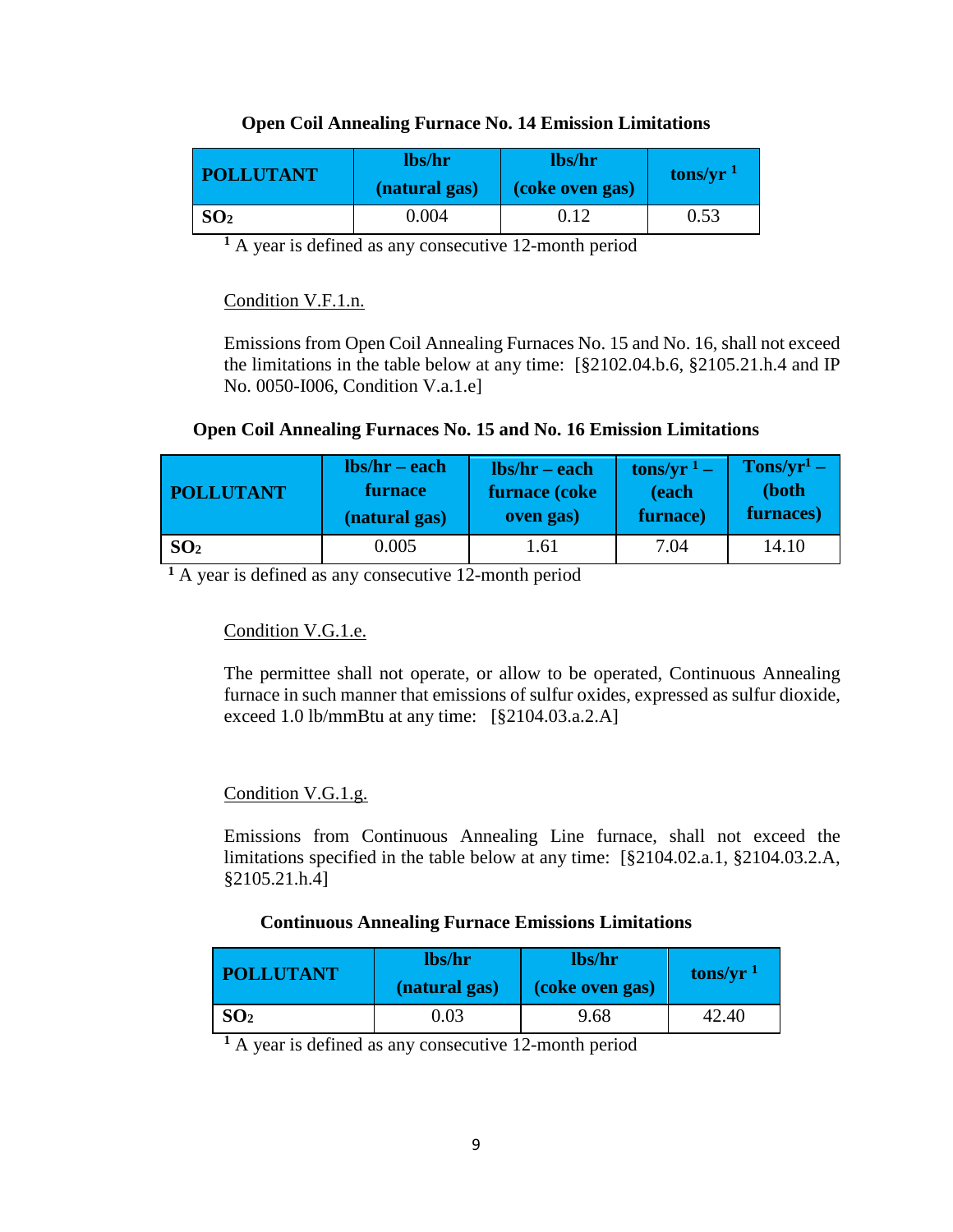### Condition V.K.1.f.

Emissions from Boiler No. 1, shall not exceed the limitations specified in the table below at any time: [§2104.03, §2104.02.b, §2105.21.h.4]

## **Boiler No. 1 Emission Limitations**

| <b>POLLUTANT</b> | lbs/hr<br>(natural gas) | lbs/hr<br>(coke oven gas) | tons/yr $1$ |
|------------------|-------------------------|---------------------------|-------------|
| SO <sub>2</sub>  | 0.05                    | 17.17                     | 45.90       |

**<sup>1</sup>** A year is defined as any consecutive 12-month period

## Condition V.L.1.f.

Emissions from Boiler No. 2, shall not exceed the limitations in the table below at any time: [§2104.03, §2104.02.b, §2105.21.h.4]

### **Boiler No. 2 Emissions Limitations**

| <b>POLLUTANT</b> | lbs/hr<br>(natural gas) | lbs/hr<br>(coke oven gas) | tons/yr $1$ |
|------------------|-------------------------|---------------------------|-------------|
| SO <sub>2</sub>  | 0.05                    | 18.20                     | 45.90       |

**<sup>1</sup>** A year is defined as any consecutive 12-month period

## Condition V.M.1.f.

Emissions from Boiler No. 3, shall not exceed the limitations specified in the table below at any time: [§2104.03, §2104.02.b, §2105.21.h.4]

## **Boiler No. 3 Emission Limitations**

| <b>POLLUTANT</b> | lbs/hr<br>(natural gas) | lbs/hr<br>(coke oven gas) | tons/yr $1$ |
|------------------|-------------------------|---------------------------|-------------|
| SO <sub>2</sub>  | 0.03                    | 8.95                      | 39.20       |

**<sup>1</sup>** A year is defined as any consecutive 12-month period

## Condition V.N.1.e.

Emissions from Boiler No. 4, shall not exceed the limitations specified in the table below at any time: [§2104.03, §2104.02.b, §2105.21.h.4]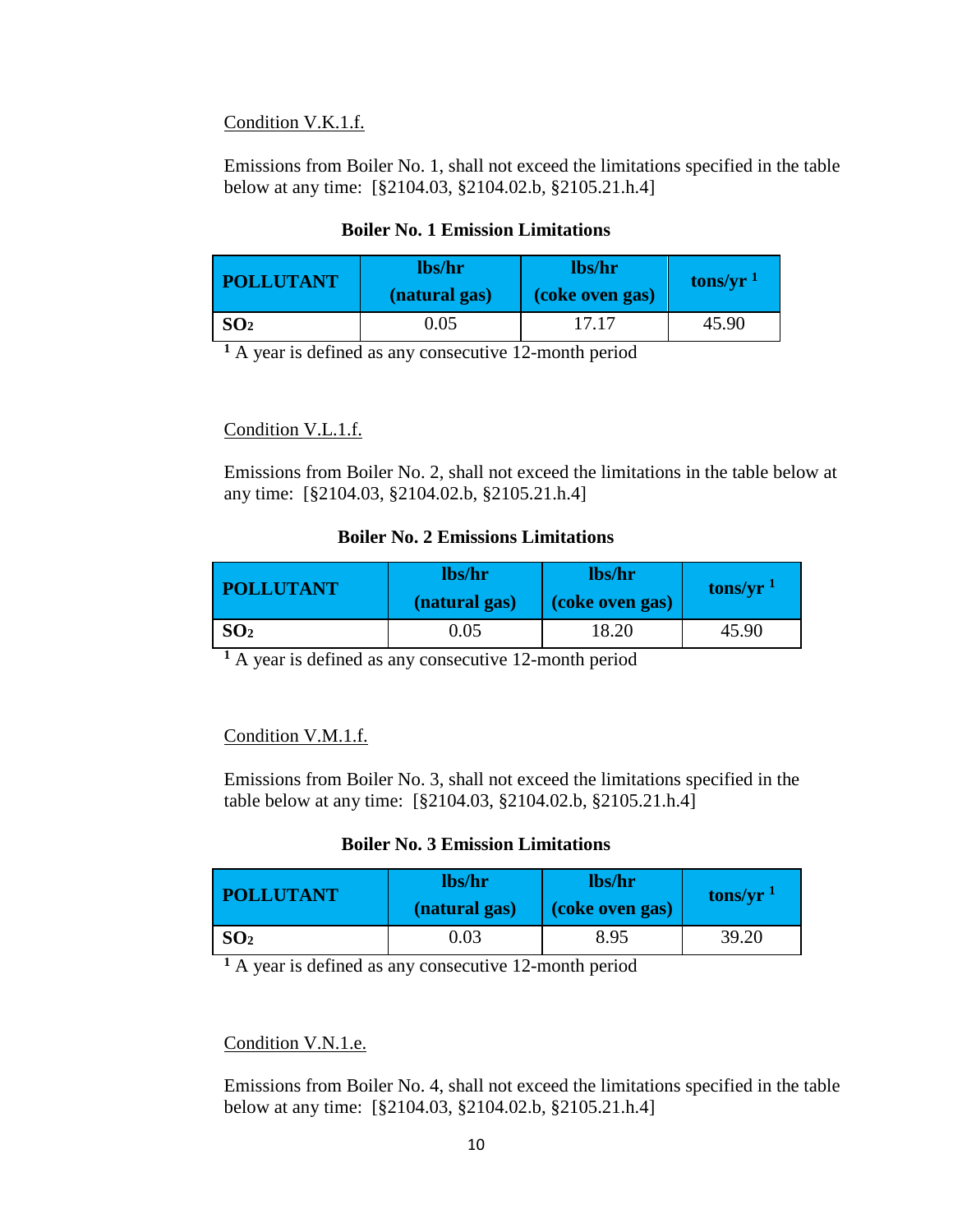## **Boiler No. 4 Emission Limitations**

| <b>POLLUTANT</b> | lbs/hr<br>(natural gas) | lbs/hr<br>(coke oven gas) | tons/yr $1$ |
|------------------|-------------------------|---------------------------|-------------|
| SO <sub>2</sub>  | ).03                    | 8.95                      | 39.20       |

<sup>1</sup> A year is defined as any consecutive 12-month period.

## II. **U. S. Steel Irvin's Installation Permit #0050-I008**

### Condition V.A.1.b.

SO2 emissions from the following sources shall not exceed the limitations in the table below: [§2102.04.b.6, §2105.21.h]

| <b>Process</b>                  | <b>30 day Rolling</b><br><b>Average Limit*</b><br>(lb/hr) | <b>Supplementary</b><br>24-hr Limit**<br>(lb/hr) |
|---------------------------------|-----------------------------------------------------------|--------------------------------------------------|
| Boiler #1                       | 7.88                                                      | 8.92                                             |
| Boiler #2                       | 8.36                                                      | 9.46                                             |
| Boilers #3-4 (aggregate)        | 8.21                                                      | 9.30                                             |
| 80" Hot Strip Mill (aggregate)  | 108.63                                                    | 118.75                                           |
| <b>HPH Annealing Furnaces</b>   | 12.00                                                     | 13.58                                            |
| Open Coil Annealing (aggregate) | 11.50                                                     | 13.02                                            |
| <b>Continuous Annealing</b>     | 8.07                                                      | 9.14                                             |

## **SO2 Emission Limitations**

\* Limits are based on a rolling 30-day average of 24-hour (calendar day) averages.

\*\* Supplementary 24-hour limit is not to be exceeded more than 3 times consecutively (over any consecutive 3 calendar day period).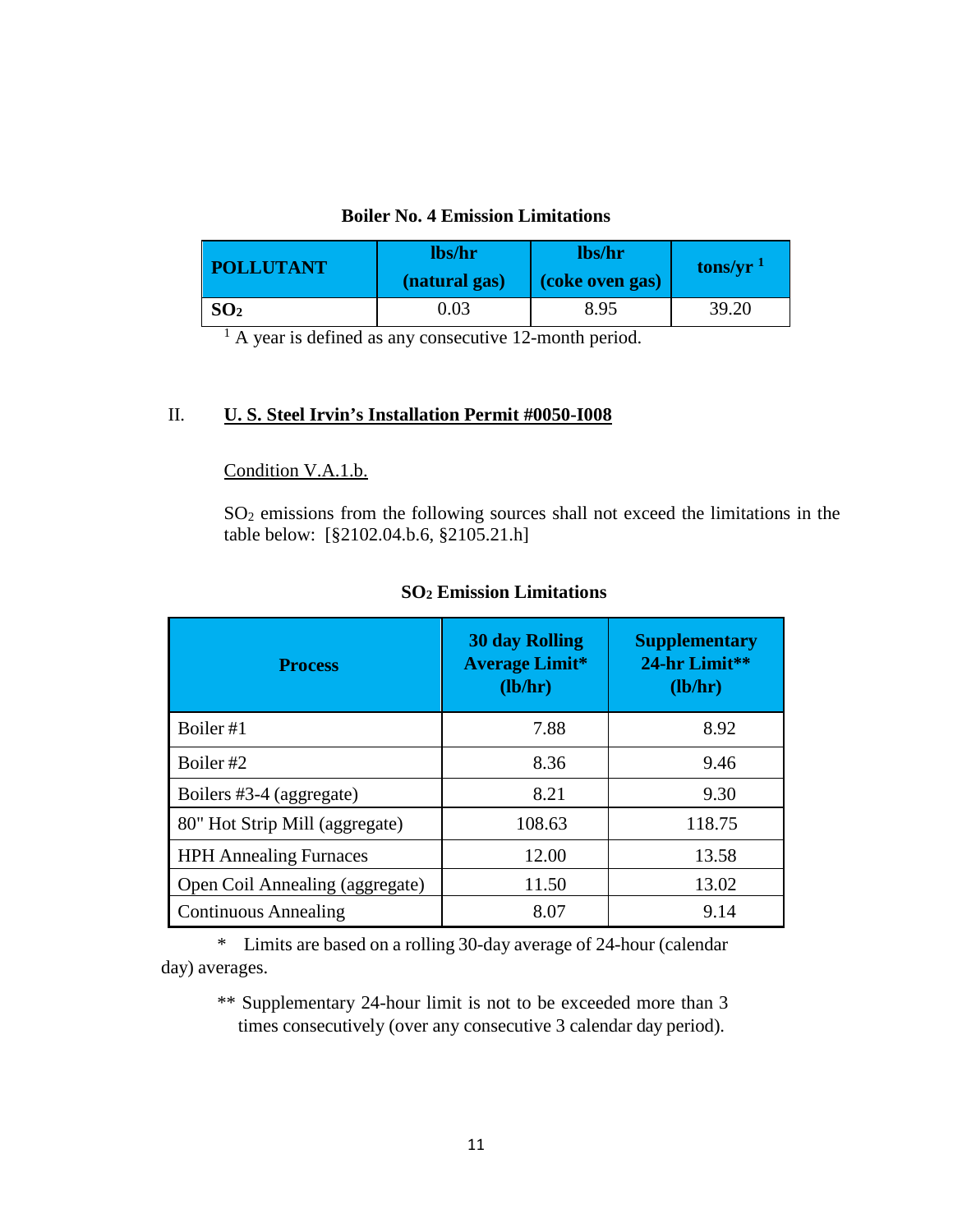## III. **U. S. Steel Clairton's Operating Permit #0052**

## Condition V.A.1.v.

Emissions from each combustion stack for Coke Batteries No. 1, No. 2 or No. 3 shall not exceed the emission limitations in the table below. [§2105.21.f.2; §2105.21.h.4; §2103.12.e; §2101.11.b & c.]

Emission Limitations for Batteries No. 1, No. 2, or No. 3 Combustion Stack (each stack)

| <b>POLLUTANT</b> | <b>HOURLY</b><br><b>EMISSION LIMIT</b><br>(lb/hr) | <b>ANNUAL</b><br><b>EMISSION LIMIT</b><br>$(tons/year)^1$ |
|------------------|---------------------------------------------------|-----------------------------------------------------------|
| SO <sub>2</sub>  | 31.8                                              | 139.46                                                    |

## Condition V.C.1.v.

Emissions from each combustion stack for Coke Batteries No. 13, No. 14 or No. 15 shall not exceed the emission limitations in the table below. [§2105.21.f.2, §2105.21.h.4 and, §2101.11.b & c].

### **Emission Limitations for Battery No. 13, Battery No. 14, or Battery No. 15 Combustion Stack (each stack)**

| <b>POLLUTANT</b> | <b>HOURLY</b><br><b>EMISSION LIMIT</b><br>(lb/hr) | <b>ANNUAL</b><br><b>EMISSION LIMIT</b><br>$\frac{1}{2}$ (tons/year) <sup>1</sup> |
|------------------|---------------------------------------------------|----------------------------------------------------------------------------------|
|                  | 33.5                                              | 146.5                                                                            |

<sup>1</sup> A year is defined as any consecutive 12-month period.

### Condition V.E.1.bb.

Emissions from Coke Battery No.19 combustion stack shall not exceed the emission limitations in table below. [§2105.21.f.2, §2105.21.h.4 and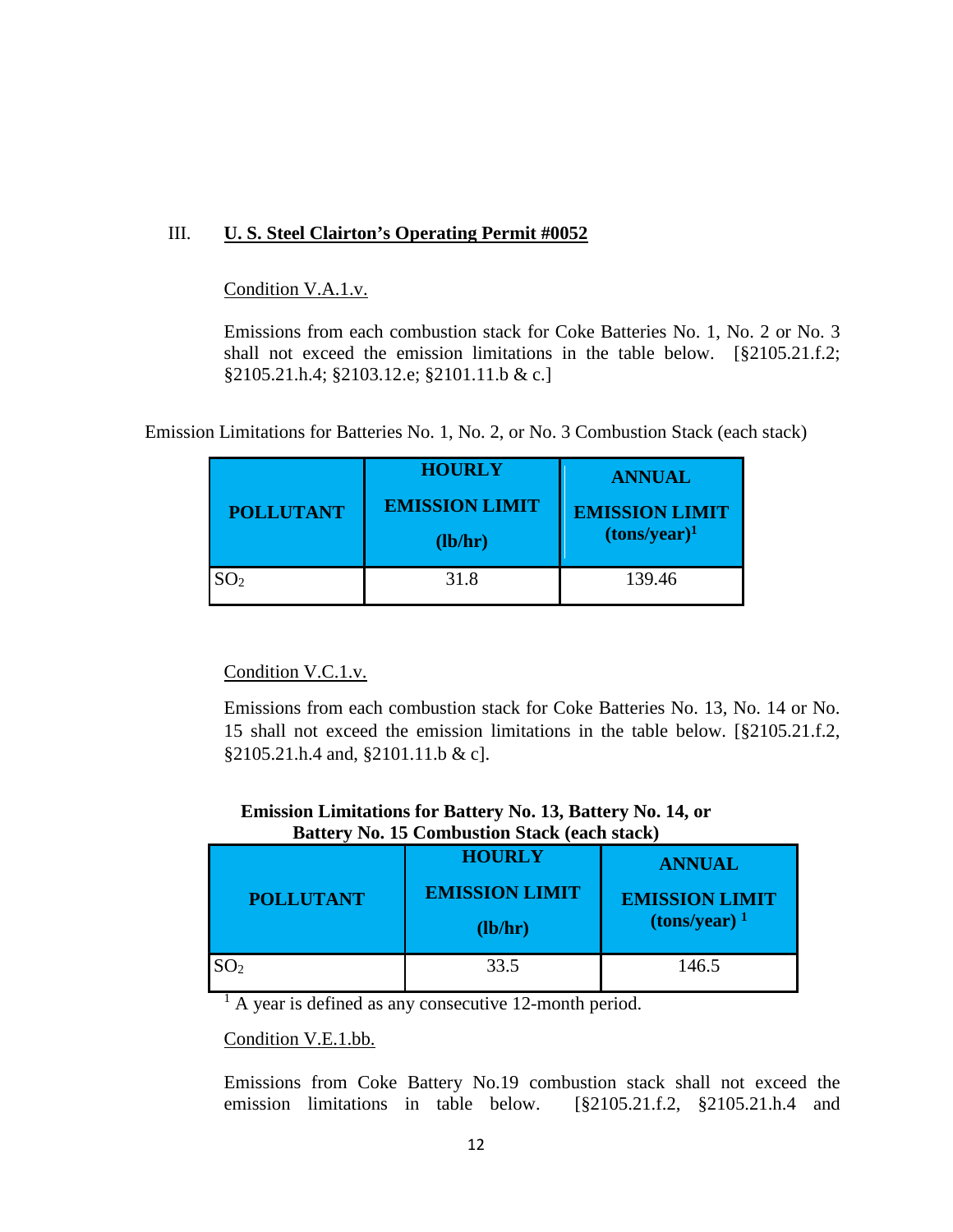## §2103.12.a.2.B]

### **Emission Limitations for Battery No. 19 Combustion Stack**

| <b>POLLUTANT</b> | <b>HOURLY</b><br><b>EMISSION LIMIT</b><br>(lb/hr) | <b>ANNUAL</b><br><b>EMISSION LIMIT</b><br>$\frac{1}{2}$ (tons/year) <sup>1</sup> |
|------------------|---------------------------------------------------|----------------------------------------------------------------------------------|
| SO <sub>2</sub>  | 61.53                                             | 269.48                                                                           |

<sup>1</sup> A year is defined as any consecutive 12-month period.

### Condition V.E.1.cc.

Emissions from Coke Battery No.20 combustion stack shall not exceed the emission limitations in the table below. [§2105.21.f.1, §2105.21.h.4 and §2103.12.a.2.B]

### **Emission Limitations for Battery No. 20 Combustion Stack**

| <b>POLLUTANT</b> | <b>HOURLY</b><br><b>EMISSION LIMIT</b><br>(lb/hr) | <b>ANNUAL</b><br><b>EMISSION LIMIT</b><br>$(tons/year)*$ |
|------------------|---------------------------------------------------|----------------------------------------------------------|
| SO <sub>2</sub>  | 61.5                                              | 269.52                                                   |

A year is defined as any consecutive 12-month period.

Condition V.G.1.v.

Emissions from Coke Battery B combustion stack shall not exceed the emission limitations in the table below. [§2105.21.f.2, §2105.21.h.4 and §2103.12.a.2.B]) .

## **Emission Limitations for Battery B Combustion Stack**

| <b>POLLUTANT</b> | <b>HOURLY</b><br><b>EMISSION LIMIT</b><br>(lb/hr) | <b>ANNUAL</b><br><b>EMISSION LIMIT</b><br>$(tons/year)*$ |
|------------------|---------------------------------------------------|----------------------------------------------------------|
|                  | 91.5                                              | 400.95                                                   |

A year is defined as any consecutive 12-month period.

### Condition V.K.1.c.2

The permittee shall, at all times: [Enforcement Order No. 200, November 18, 1994]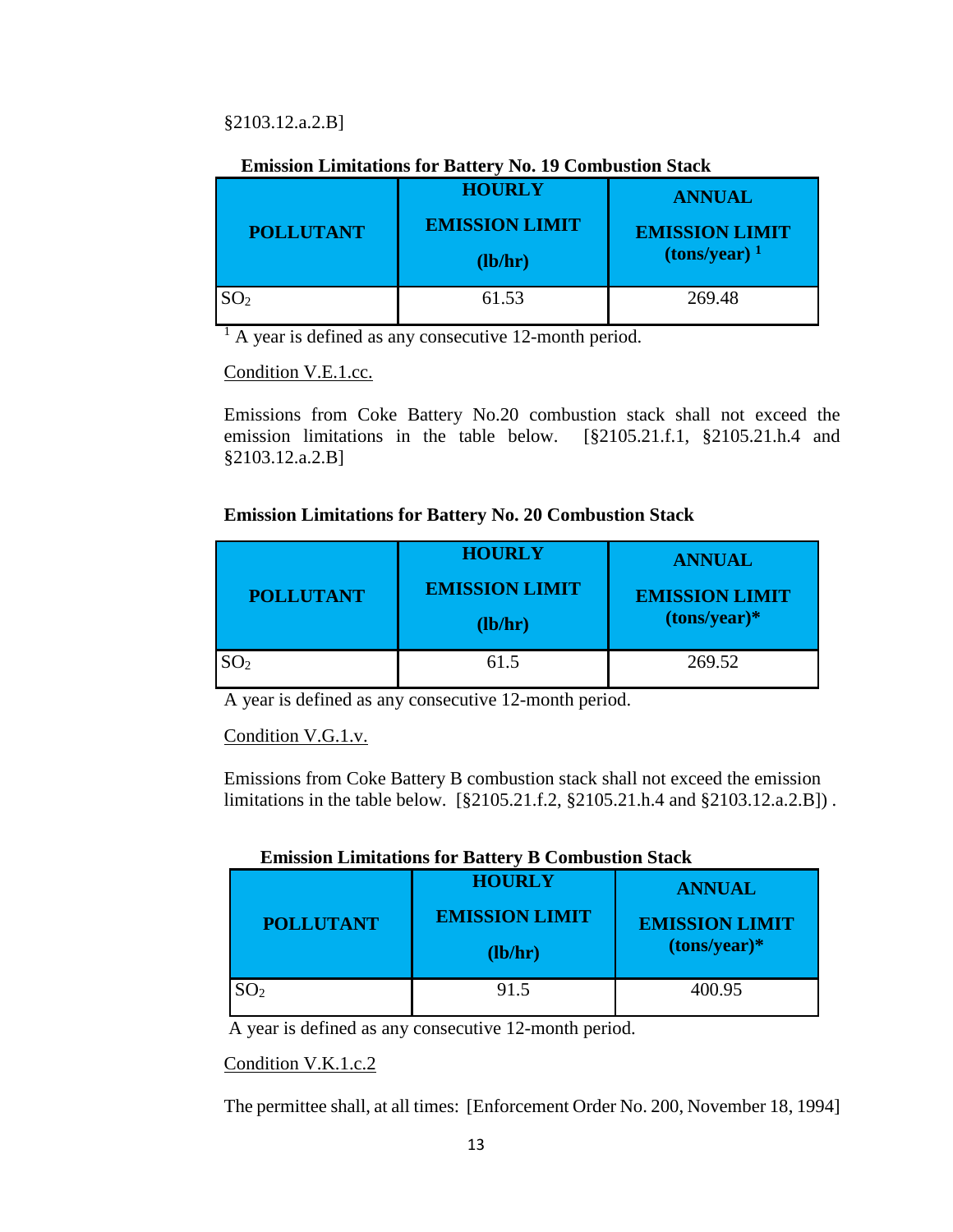2) Operate one Claus Plant when coke oven gas is being produced.

…

#### Condition V.K.1.d.1

The permittee shall: [Enforcement Order No. 200, November 18, 1994]

1) Operate and maintain an HCN (hydrogen cyanide) Destruct Unit at all times that coke oven gas is being produced.

#### Condition V.K.1.e.1 and V.K.1.e.4

The permittee shall: [Enforcement Order No. 200, November 18, 1994]

1) Operate and maintain a Vacuum Carbonate Unit at all times that coke oven gas is being produced at the Clairton Works.

\* \* \*

4) Operate one absorber column and one Axi compressor at all times when coke oven gas is being produced.

#### Condition V.K.1.f.3

The permittee shall: [Enforcement Order No. 200, November 18, 1994]

\* \* \*

3) Operate one stripper in its Vacuum Carbonate Unit at all times when coke oven gas is being produced.

#### Condition V.K.1.i.

The permittee shall not operate, or allow to be operated, any process, except for miscellaneous sulfur-emitting processes for which there is an emissions standard under Part E of Article XXI, in such manner that the concentration of sulfur oxides, expressed as sulfur dioxide, in the effluent gas exceeds 500 ppm (dry basis) at any time. [§2104.03.c]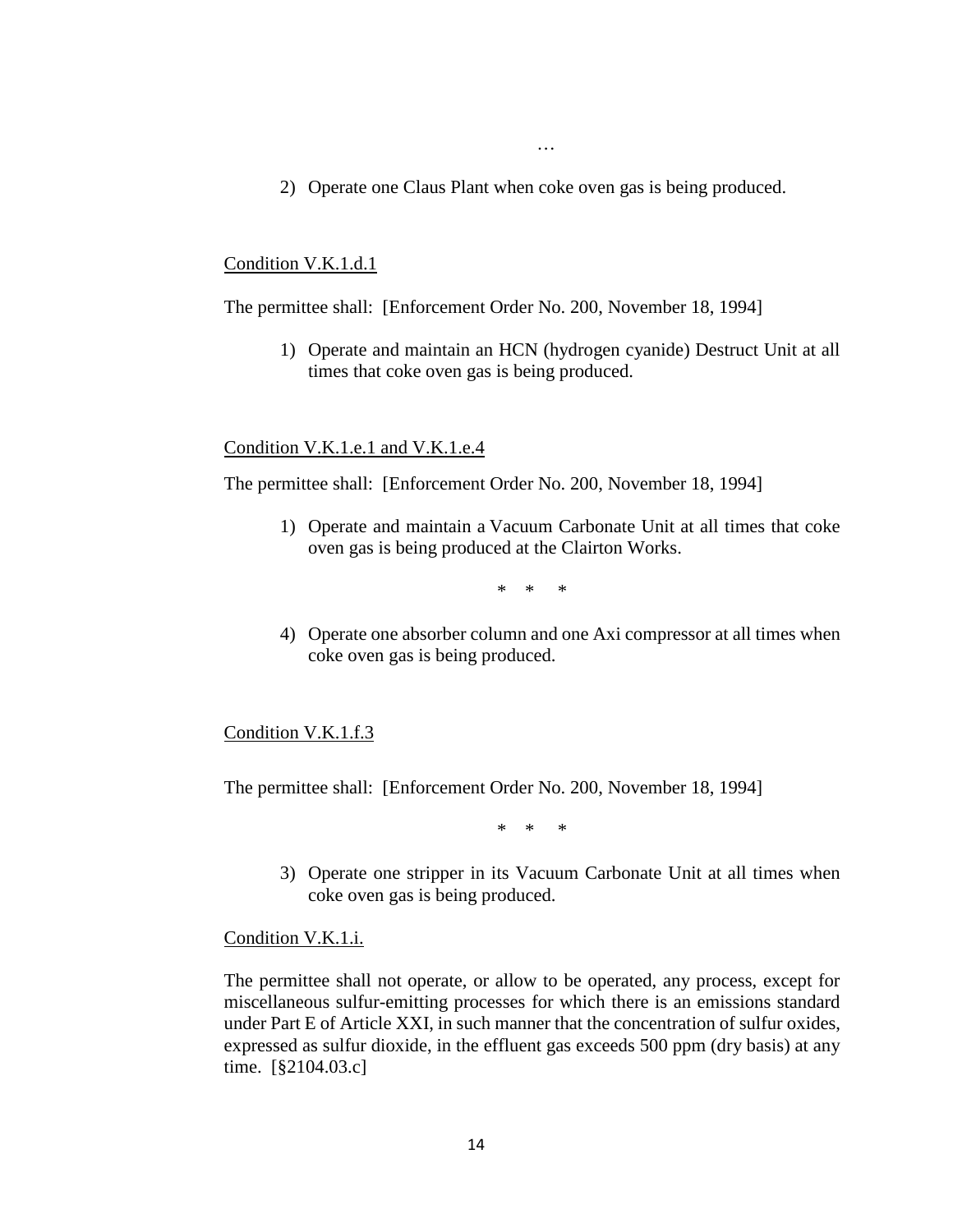Condition V.M.1.a.

At no time shall the permittee operate the by-products plant unless the clean coke oven gas blanketing system is being properly maintained and operated at all times while the plant process units blanketed by the system are emitting VOCs, with the exception of emergency or planned outages, repairs or maintenance. [§2105.06; RACT Plan 234]

## Condition V.AA.1.j.

**Emissions Limitations:** Emissions from Boiler B001 shall not exceed the limits listed in the table below at any time: [§2105.06.b.5; §2105.03]

| ронет в ранвяти раннецииз |                       |                                        |
|---------------------------|-----------------------|----------------------------------------|
|                           | <b>HOURLY</b>         | <b>ANNUAL</b>                          |
| <b>POLLUTANT</b>          | <b>EMISSION LIMIT</b> | <b>EMISSION LIMIT</b>                  |
|                           | (lb/hr)               | $\frac{1}{2}$ (tons/year) <sup>1</sup> |
| SO <sub>2</sub>           | 163.50 <sup>2</sup>   | 716.11 <sup>2</sup>                    |

**Boiler 1 Emission Limitations**

**<sup>1</sup>**A year is defined as any consecutive 12-month period.

 $2$  County-only enforceable. (§2103.22.d.)

## Condition V.BB.1.b.

The permittee shall not flare, mix or combust coke oven gas, or allow such gas to be flared, mixed, or combusted in Boiler No. 2, unless the concentration of sulfur compounds, measured as hydrogen sulfide, in such gas is less than or equal to 40 grains per hundred dry standard cubic feet of coke oven gas. [§2105.21.h.4]

## Condition V.BB.1.k.

**Emissions Limitations:** Emissions from Boiler No. 2 (B002) shall not exceed the limits listed in the table below at any time: [§2105.06.b.5; §2105.03]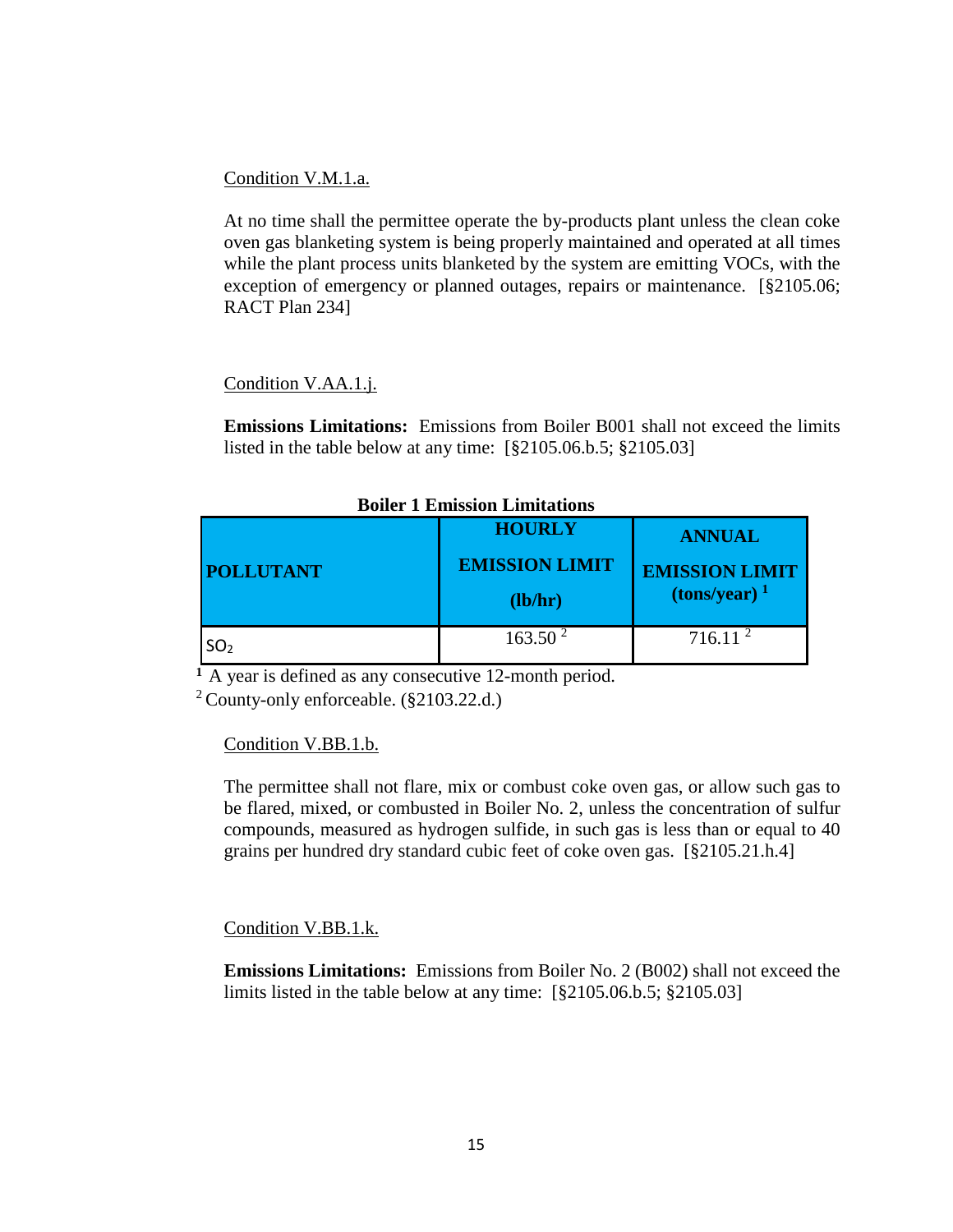## **B002 Emission Limitations**

| <b>POLLUTANT</b> | <b>HOURLY</b><br><b>EMISSION LIMIT</b><br>(lb/hr) | <b>ANNUAL</b><br><b>EMISSION LIMIT</b><br>$(tons/year)*$ |
|------------------|---------------------------------------------------|----------------------------------------------------------|
| SO <sub>2</sub>  | 103.48 <sup>2</sup>                               | $453.22^2$                                               |

**<sup>1</sup>**A year is defined as any consecutive 12-month period.

2 County-only enforceable. (§2103.22.d.)

Condition V.CC.1.h.

**Emissions Limitations:** Emissions from each boiler (Boiler R1 and Boiler R2) shall not exceed the limits listed in the table below at any time: [§2105.06.b; §2105.03]

# **Emission Limitations for Boiler R1 or Boiler R2 (B005 or B006)**

|                  | <b>HOURLY</b>         | <b>ANNUAL</b>                           |
|------------------|-----------------------|-----------------------------------------|
|                  | <b>EMISSION LIMIT</b> | <b>EMISSION LIMIT</b>                   |
| <b>POLLUTANT</b> | <b>Per Boiler</b>     | <b>Per Boiler</b>                       |
|                  | $(lb/hr)$             | $\frac{1}{2}$ (tons/year) <sup>1*</sup> |
| SO <sub>2</sub>  | 49.26 <sup>2</sup>    | 215.78 <sup>2</sup>                     |

<sup>1</sup>A year is defined as any consecutive 12-month period.

2 County-only enforceable. (§2103.22.d.)

Condition V.DD.1.i.

Emissions from Boiler T1 or Boiler T2 (B007 or B008) shall not exceed the limits listed in the table below at any time: [§2105.03]

# **Emission Limitation for Boilers T1 or T2**

| <b>POLLUTANT</b> | <b>HOURLY</b><br><b>EMISSION LIMIT</b><br><b>Per Boiler</b><br>(lb/hr) | <b>ANNUAL</b><br><b>EMISSION LIMIT</b><br><b>Per Boiler</b><br>$(tons/year)*$ |
|------------------|------------------------------------------------------------------------|-------------------------------------------------------------------------------|
| SO <sub>2</sub>  | 33.56                                                                  | 146.99                                                                        |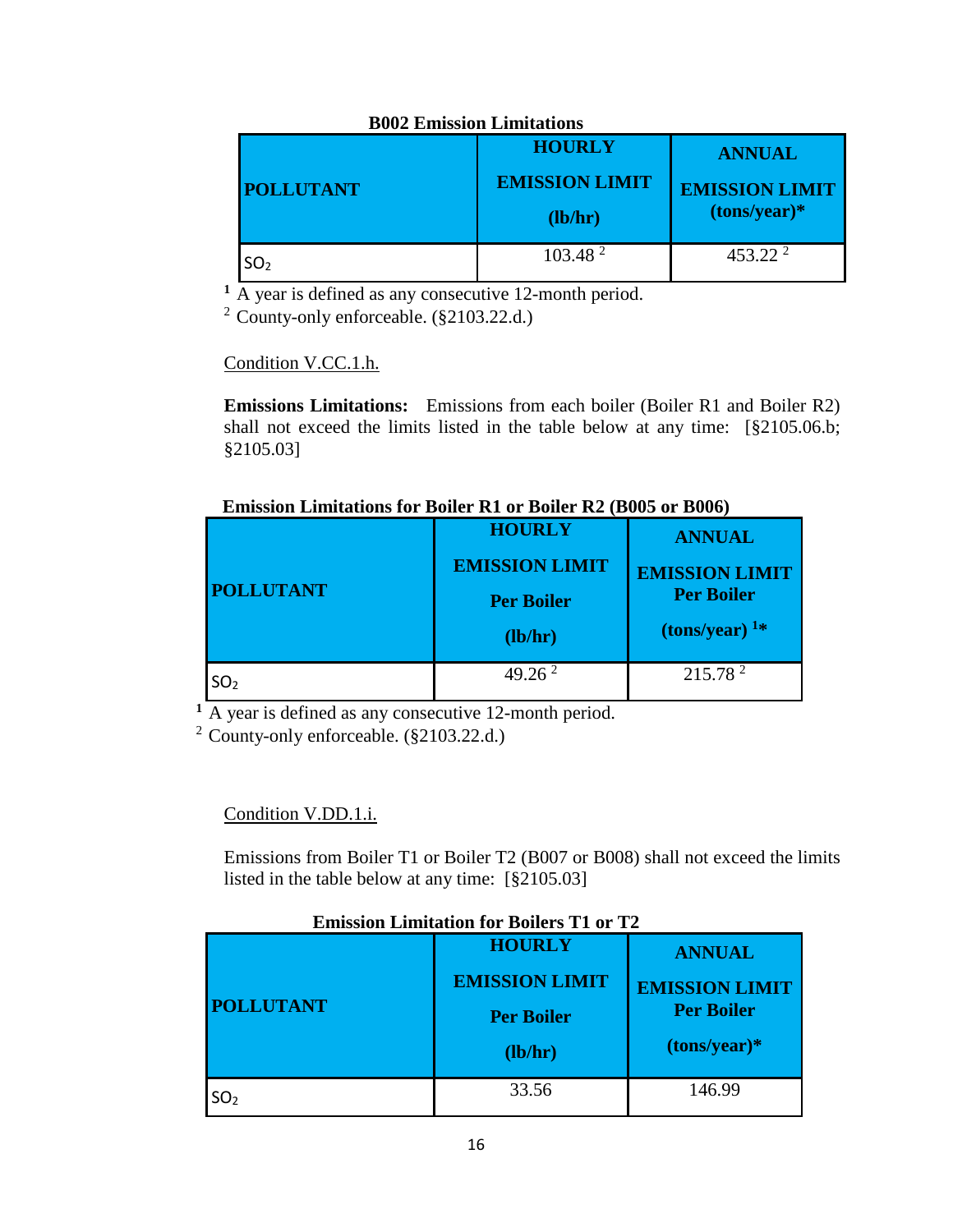## **\* A year is defined as any consecutive 12-month period.**

### IV. **U.S. Steel Clairton's Installation Permit #0052-I011b**

### Condition V.A.1.hh.

Emissions from C Battery combustion stack and the Pushing Emission Control Baghouse stack shall not exceed the limitations in Tables 1 and 2, respectively: [§2102.04.b.6; 2105.21.f; IP 0052-I017, Condition V.A.1.b]

### **Table 1 - C Battery Combustion Stack Emission Limitations**

| <b>POLLUTANT</b>            | <b>LBS/HR</b> | TPY  |
|-----------------------------|---------------|------|
| <b>Total Reduced Sulfur</b> | 2.0           | 8.80 |

 $<sup>1</sup>$  A year is defined as any 12 consecutive months.</sup>

## **TABLE 2 – SO2 Emission Limitations for C Battery Combustion Stack**

| 30 day rolling<br>average limit<br>$(lb/hr)*$ | Supplementary<br>24-hr Limit*<br>(lb/hr) | Tons/<br>$year**$ |
|-----------------------------------------------|------------------------------------------|-------------------|
| 32.03                                         | 40.83                                    | 140.29            |

\*Limits are based on a rolling 30-day average of 24-hour (calendar day) averages, with an additional restriction of no more than 3 consecutive days above a supplementary 24-hour limit. These limits are based on ACHD's SO2 State Implementation Plan (SIP) Permit Revision and USEPA SO2 Guidance dated September 14, 2017.

\*\* Tons/year value is used to demonstrate the expected tons/year from this unit. The value is derived by converting the 30-day rolling average limit lb/hr to an annual tons per year value. These limits are based on ACHD's SO<sub>2</sub> State Implementation Plan (SIP) Permit Revision and USEPA SO2 Guidance dated September 14, 2017.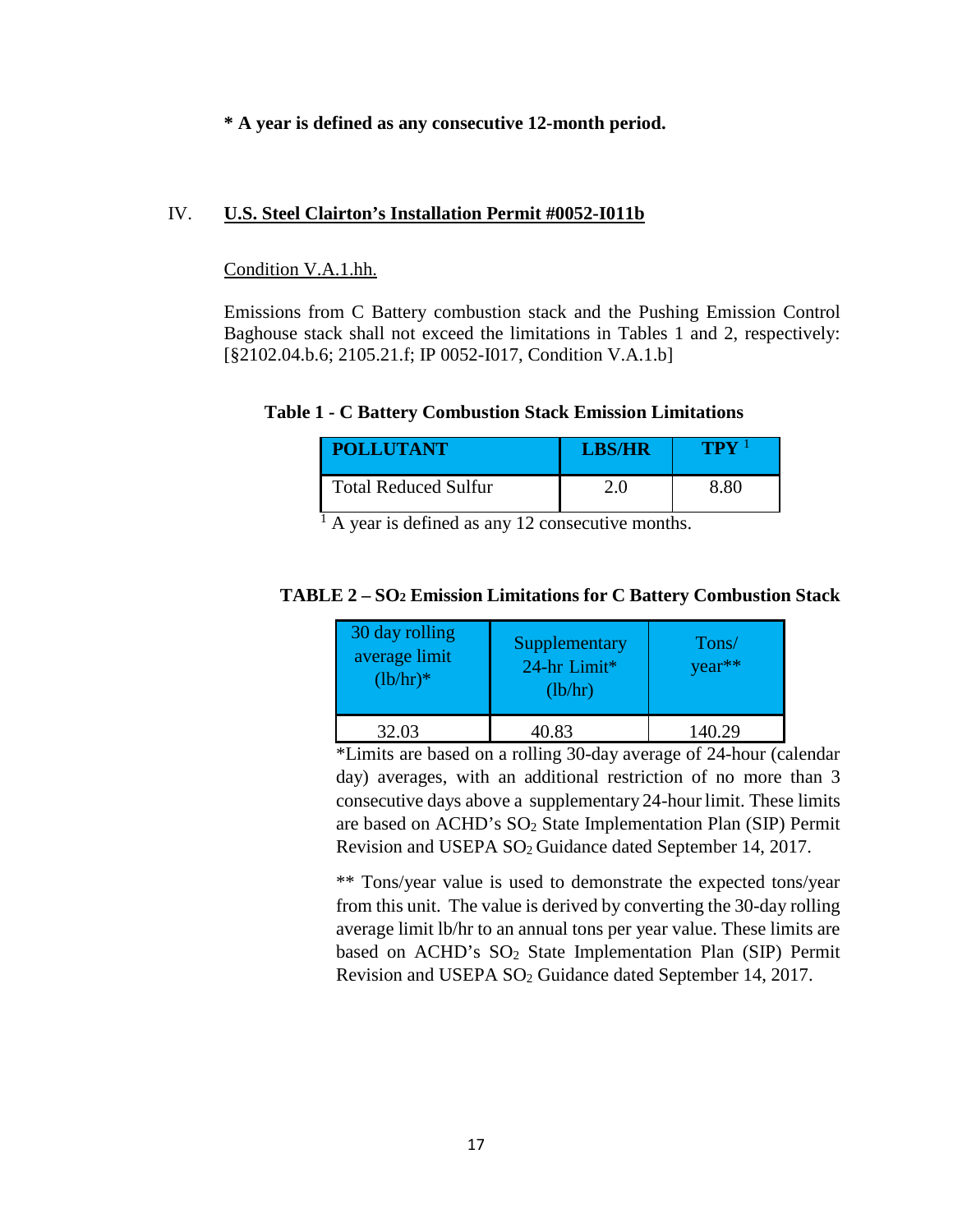## V. **U.S. Steel Clairton's Installation Permit #0052- I017**

## Condition V.A.1.b.

SO2 emissions from the following sources shall not exceed the limitations in the table below: [§2102.04.b.6, §2105.21.h]

| <b>Process</b>                | Thirty-day (30-day)<br><b>Emission Limit* (lb/hr)</b> | <b>Supplementary 24-hr</b><br>Limit** (lb/hr) |
|-------------------------------|-------------------------------------------------------|-----------------------------------------------|
| Boiler 1                      |                                                       |                                               |
| Boiler 2                      |                                                       |                                               |
| Boiler <sub>R1</sub>          | 118.44 ***                                            | 134.06***                                     |
| Boiler <sub>R2</sub>          |                                                       |                                               |
| Boiler T1                     |                                                       |                                               |
| Boiler T <sub>2</sub>         |                                                       |                                               |
| <b>Battery 1 Underfiring</b>  | 10.41                                                 | 13.27                                         |
| <b>Battery 2 Underfiring</b>  | 9.15                                                  | 11.66                                         |
| <b>Battery 3 Underfiring</b>  | 10.57                                                 | 13.47                                         |
| <b>Battery 13 Underfiring</b> | 13.93                                                 | 15.70                                         |
| <b>Battery 14 Underfiring</b> | 14.03                                                 | 15.80                                         |
| <b>Battery 15 Underfiring</b> | 18.67                                                 | 21.04                                         |
| <b>Battery 19 Underfiring</b> | 29.37                                                 | 33.09                                         |
| Battery 20 Underfiring        | 27.00                                                 | 30.42                                         |
| <b>B</b> Battery Underfiring  | 21.38                                                 | 27.26                                         |
| C Battery Underfiring         | 32.03                                                 | 40.83                                         |

### **SO2 Emission Limitations**

\* Limits are based on a rolling 30-day average of 24-hour (calendar day) averages.

\*\* Supplementary 24-hour limit is not to be exceeded more than 3 times consecutively (over any consecutive 3 calendar day period).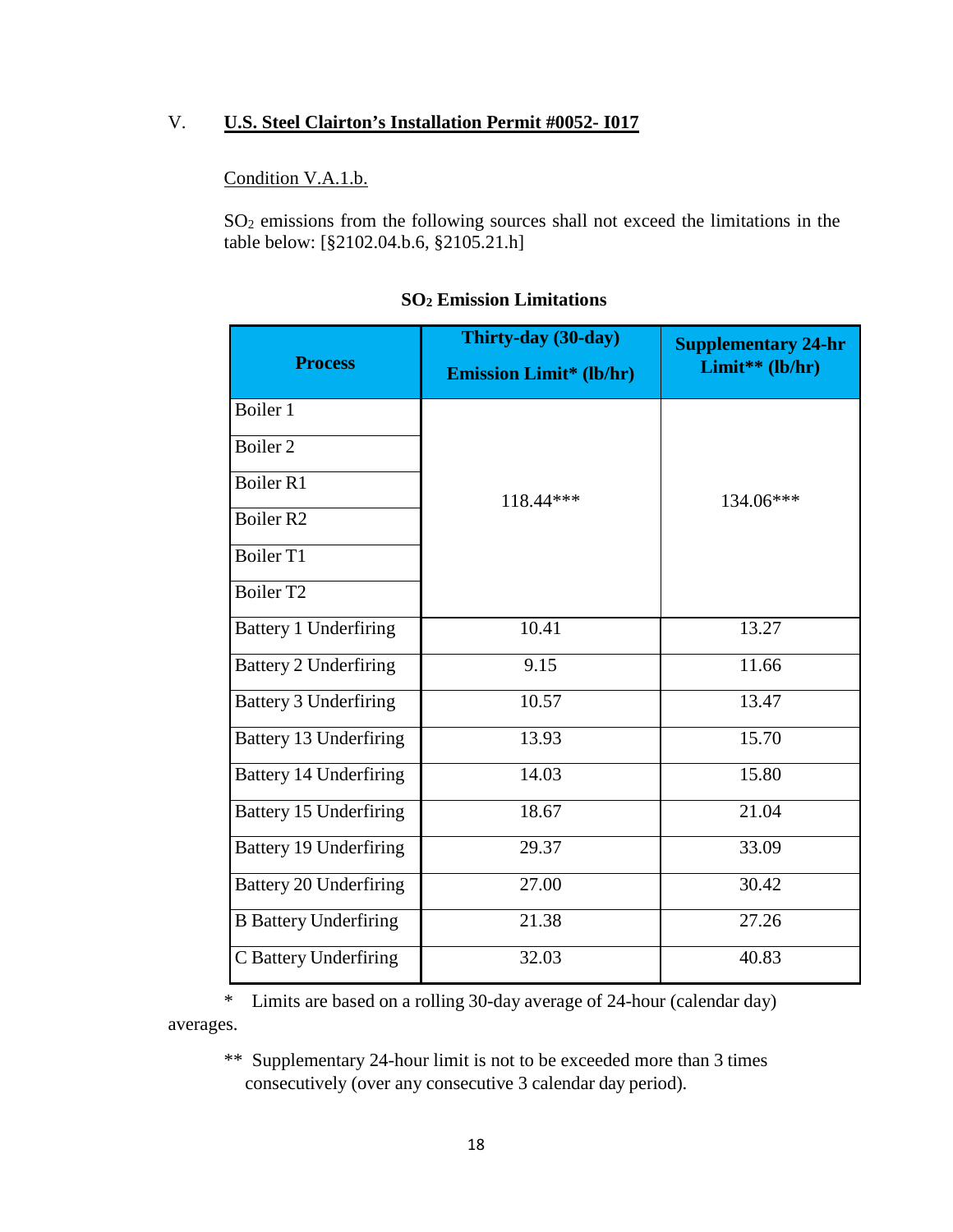\*\*\* Emission limits are on an aggregate basis.

## VI. **U.S. Steel Edgar Thomson's Operating Permit #0051**

## Condition V.A.1.s.

The permittee shall not operate, or allow to be operated, process P001a or P002a, in such manner that the concentration of sulfur oxides, expressed as sulfur dioxide, in the effluent gas exceeds the lesser of the potential to emit or 500 ppm (dry volumetric basis) at any time [§2104.03.c].

## Condition V.B.1.d.

Emissions from the No. 1 or No. 3 Blast Furnace Stoves shall not exceed the emission limitations in the table below: (§2104.03.a.2.B, §2104.02.b, §2103.12.a.2.B)

|                  | <b>Hourly</b><br><b>Emission Limit</b>  | <b>Annual</b><br><b>Emission Limit</b>  |
|------------------|-----------------------------------------|-----------------------------------------|
| <b>POLLUTANT</b> | <b>For Each Set Of</b><br><b>Stoves</b> | <b>For Each Set Of</b><br><b>Stoves</b> |
|                  | (lb/hr)                                 | $(tons/year)*$                          |
| Sulfur Oxides**  | 353.03                                  | 1,546.26                                |

### **Emission Limitations for the No. 1 or No. 3 Blast Furnace Stoves**

\* A year is defined as any consecutive 12-month period.

\*\* Expressed as sulfur dioxide.

## Condition V.D.1.t.

The permit shall not operate the BOP Mixer and Desulfurization baghouse (stack S005) in such a manner that the concentration of sulfur oxides, expressed as sulfur dioxide, in an effluent gas exceeds the lesser of the potential to emit or 500 ppm (dry volume basis) (§2104.03.c).

## Condition V.F.1.c.

Emissions from the Caster Tundish Preheaters shall not exceed the emissions limitations in the table below: (Permit No. 7035003-002-93900, issued March 1, 1994; §2101.05.a.1; §2103.12.a.2.B)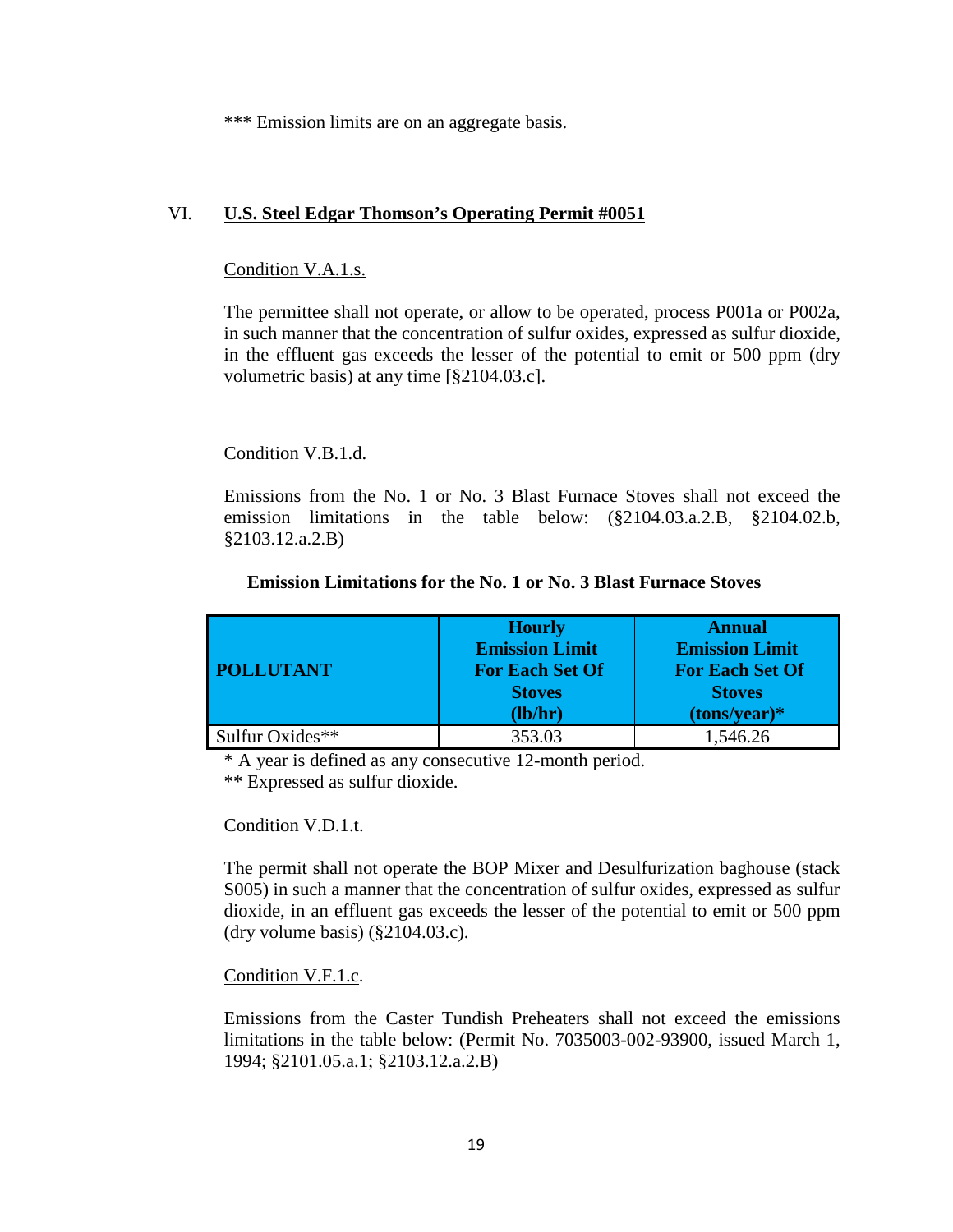| A WALWAUAL A A VALVULVA U AJAAANNA VAL AJAAAALUU VALV |                       |  |
|-------------------------------------------------------|-----------------------|--|
|                                                       | <b>Annual</b>         |  |
| <b>Pollutant</b>                                      | <b>Emission Limit</b> |  |
|                                                       | $(tons/year)*$        |  |
| Sulfur Oxide                                          |                       |  |

# **Caster Tundish Preheaters Emission Limitations**

\* A year is defined as any consecutive 12-month period.

## Condition V.G.1.d.

The concentration of sulfur oxides expressed as sulfur dioxide, in the effluent gas from the Vacuum Degasser shall not exceed the lesser of the potential to emit or 500 ppm (dry volumetric basis) at any time [§2104.03.c].

## Condition V.H.1.c.

The permittee shall not operate Riley Boilers No. 1, 2 or 3, where the actual heat input is greater than 50 MMBtu/hr, but less than 2000 MMBtu/hr, in such a manner that emissions of sulfur oxides, expressed as sulfur dioxide  $(SO<sub>2</sub>)$ , exceed the rate determined by the formula: (§2104.03.a.2.B)

 $A = 1.7E^{-0.14}$ 

Where  $A =$  allowable emissions in lbs/MMBtu of actual heat input  $E =$  actual heat input in MMBtu/hr.

## Condition V.H.1.h.

Emissions from each Riley Boilers No. 1, 2 or 3 shall not exceed the limitations in the table below at any time: (§2103.12.a.2.b; §2102.04.b.5; §2104.02.a.3; §2104.03; §2104.03.a.2.B; RACT Order No. 235).

### **Riley Boilers Emission Limitations**

| <b>Pollutant</b>     | <b>Hourly Emission</b><br><b>Limit Per Boiler</b><br>(lb/hr) | <b>Annual Emission</b><br><b>Limit (Per Boiler)</b><br>$(TPY)^{(1)}$ |
|----------------------|--------------------------------------------------------------|----------------------------------------------------------------------|
| <b>Sulfur Oxides</b> | 371.35                                                       | 1,626.52                                                             |

(1) A year is defined as any consecutive 12-month period.

(2) Based on a 30 day rolling average limit of 0.55 lbs/MMBtu.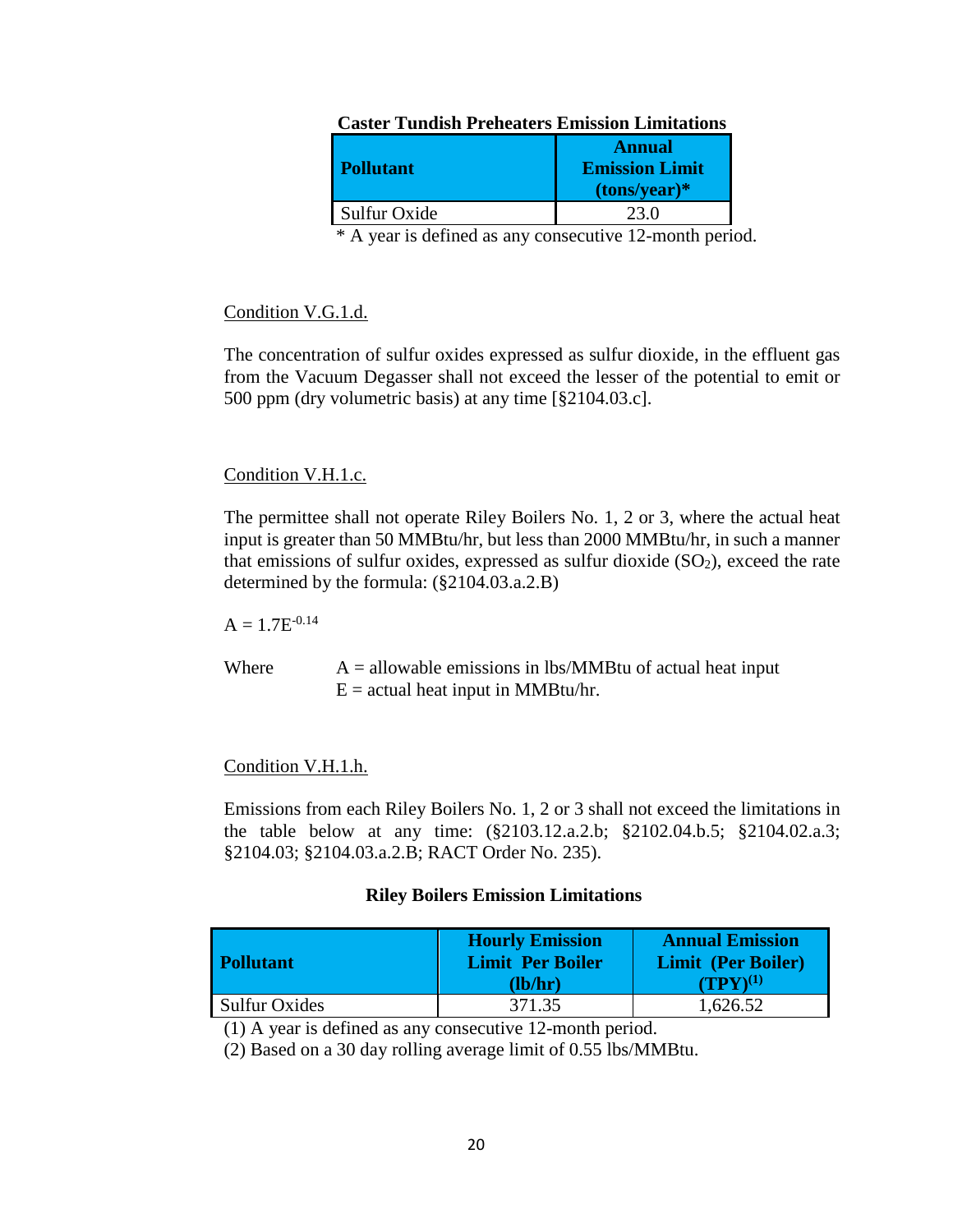## VII. **U.S. Steel Edgar Thomson's Installation Permit #0051-I006**

## Condition V.A.1.c.

SO2 emissions from the following sources shall not exceed the limitations in the tables below: [§2102.04.b.6, §2105.21.h.4]

| PROCESS/EQUIPMENT             | <b>MAXIMUM ALLOWABLE SO2</b><br><b>EMISSION RATE</b><br>(lb/hr) |
|-------------------------------|-----------------------------------------------------------------|
| Riley Boiler 1                |                                                                 |
| <b>Riley Boiler 2</b>         | 556.91                                                          |
| Riley Boiler 3                | (On a combined stack basis)                                     |
| <b>Blast Furnace 1 Stoves</b> | 98.50                                                           |
| <b>Blast Furnace 3 Stoves</b> | 90.00                                                           |

# **Combustion Unit Emission Limitations**

# **Emission Limitations (Non-Combustion)**

| PROCESS/EQUIPMENT                                      | <b>MAXIMUM ALLOWABLE SO2</b><br><b>EMISSION RATE</b><br>(lb/hr) |
|--------------------------------------------------------|-----------------------------------------------------------------|
| Blast Furnace 1 Casthouse (roof &<br>fume suppression) | 2.01                                                            |
| Blast Furnace 3 Casthouse (roof &<br>fume suppression) | 1.69                                                            |
| <b>BOP</b> Process (roof)                              | 6.64                                                            |
| Continuous Casting (roof)                              | 5.25                                                            |
| <b>Casthouse Baghouse</b>                              | 45.10                                                           |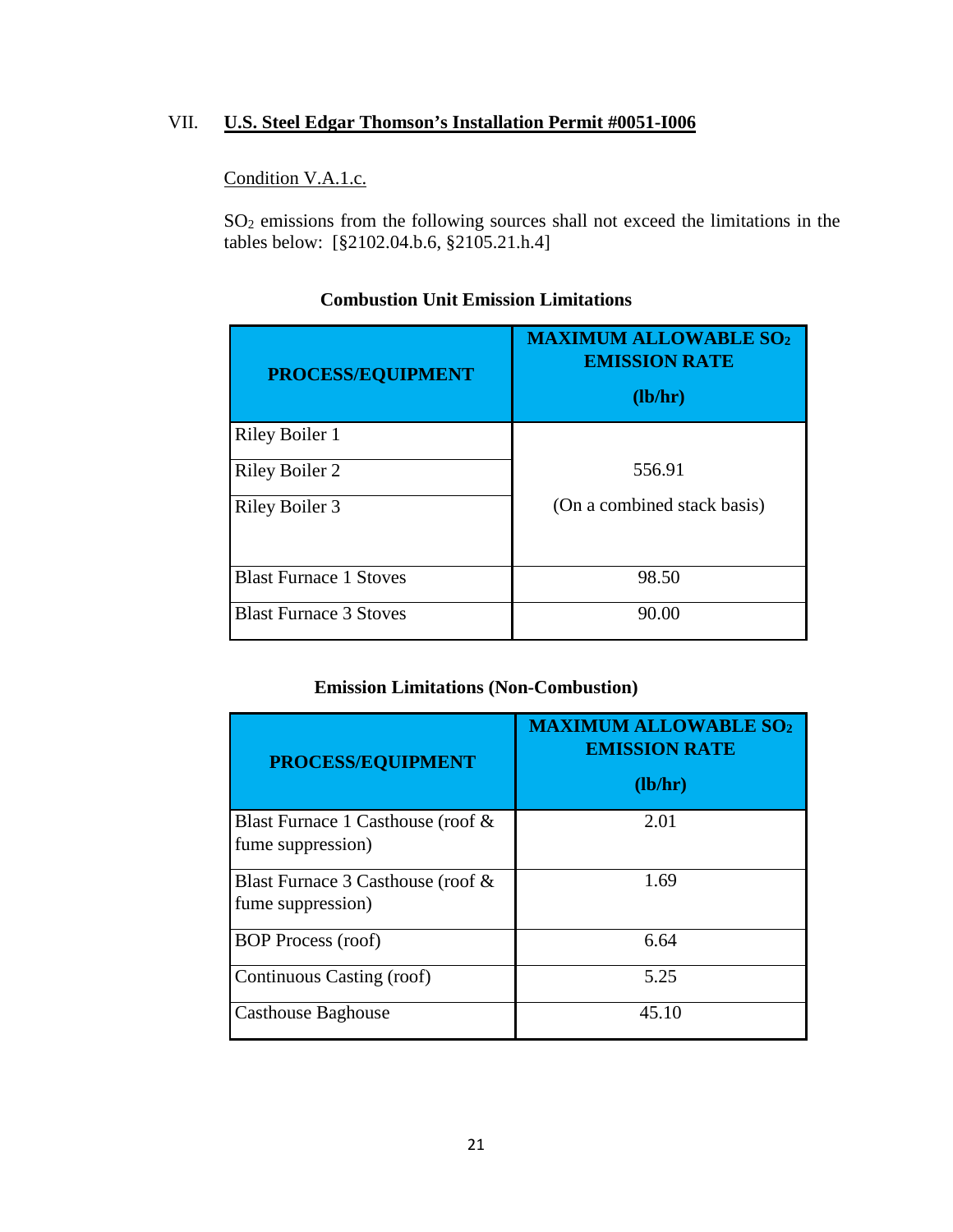#### **FACTUAL BACKGROUND**

32. Clairton Coke Works produces metallurgical-grade coke using the by-product process. The coke is used in blast furnaces (and hence sometimes referred to as "furnace coke") for the production of steel.

33. Coke is produced by heating coal in coke ovens, in the absence of oxygen, until most of the volatile compounds are driven off. The remaining material is a carbon mass called coke. This process also produces coke oven gas ("COG").

34. Coke ovens are long, narrow brick chambers. They are grouped together in "batteries" to conserve heat and space. There are ten coke oven batteries at the Clairton Works facility, numbered 1, 2, 3, 13, 14, 15, 19, 20, B, and C.

35. Each coke oven battery (and hence each oven) has three sides: "pusher" side, "coke" side, and "top" side.

36. In addition to the ten coke oven batteries, the Clairton Works facility has a byproducts recovery plant that includes a desulfurization process for the removal of sulfur contained in the raw COG. The COG that leaves the desulfurization process is "clean" COG that is then directed back into the coke ovens as fuel to underfire the coke oven batteries. The clean COG is also delivered downstream, via pipeline, to U.S. Steel's Edgar Thomson and Irvin facilities as a fuel source servicing those facilities.

37. On December 24, 2018, the Clairton Works facility experienced a fire that required the immediate shutdown of the No. 2 and No. 5 Control Rooms. The shutdown of those two control rooms resulted in the diversion of raw coke oven gas away from the desulfurization process of the facility's by-products operation.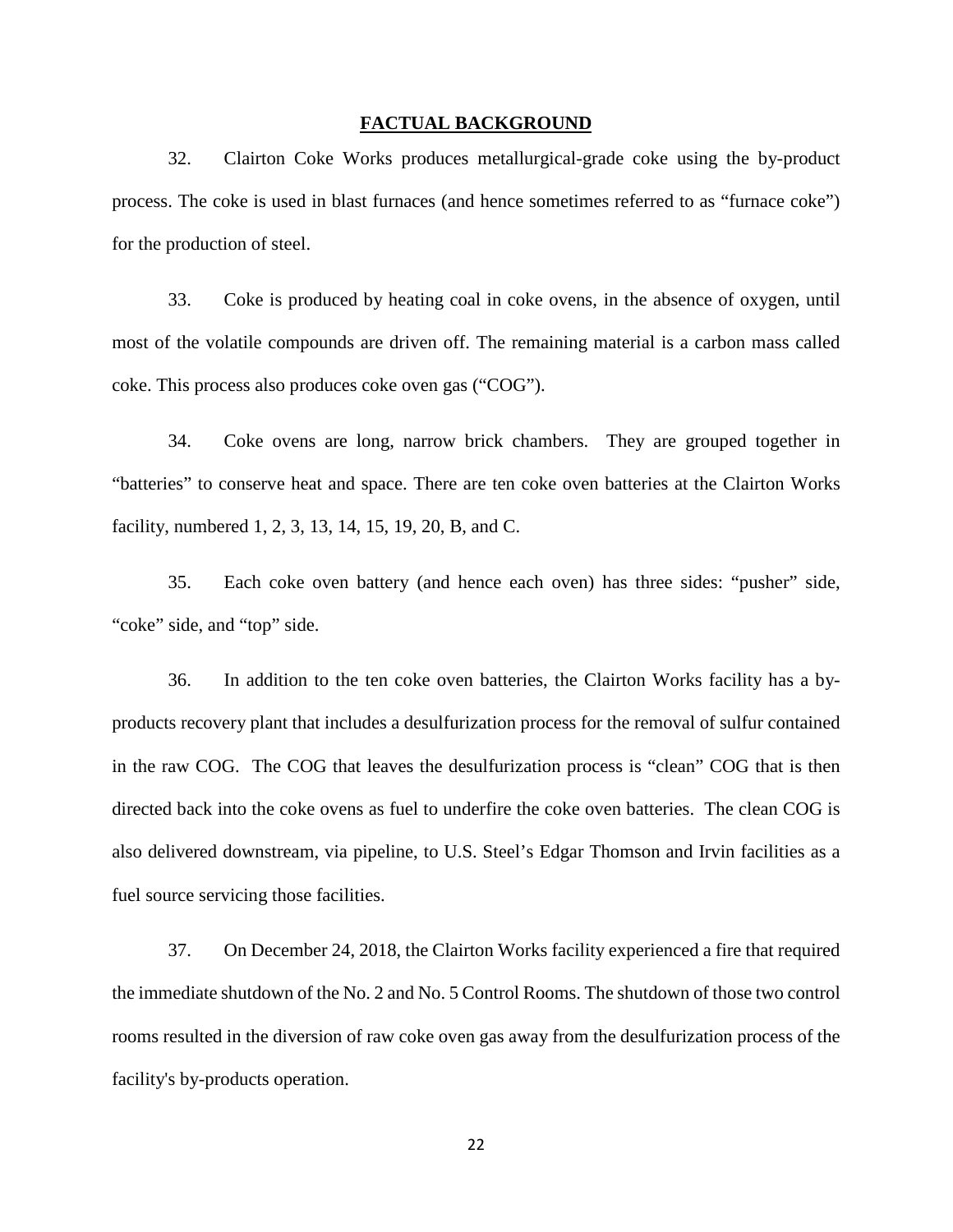38. By virtue of the diversion of the coke oven gas away from the desulfurization process, U.S. Steel caused high-sulfur, coke oven gas to flow towards its Edgar Thomson and Irvin facilities and allowed for sulfur compounds, including but not limited to sulfur dioxide  $(SO<sub>2</sub>)$ , to be released from various flaring stacks, and into the ambient air.

39. By virtue of U.S. Steel's inability to desulfurize the coke oven gas from the coke ovens batteries, coupled with the diversion and flaring of that raw coke oven gas entering the atmosphere, U.S. Steel violated its permitted emissions limitations at each of the Mon-Valley Works facilities every day on and after December 24, 2018.

40. In an effort to mitigate the release of pollutants into the air, U.S. Steel attempted to dilute coke oven gas (which otherwise would have been reintroduced as fuel at its coke ovens, as well as various other processes at its Edgar Thomson and Irvin facilities) with natural gas.

41. Between December 24, 2018 and January 8, 2019, air quality monitors, in areas affected by U.S. Steel's operations, recorded no fewer than six exceedances of the NAAQS developed by the EPA. In particular, those standards are 75 parts per billion (ppb) on an hourly basis for SO2. *See* 75 Fed. Reg. 35,520.

42. While such exceedances are attributable to U.S. Steel's activity at Clairton following the December 24 fire and its attempts to mitigate further exceedances of the standards, the Department understood the emergent nature of the event. Based on information demanded of and received from U.S. Steel, the Department determined that such efforts stood a chance of avoiding further exceedances and mitigate the risk of harm to public health.

43. Then, on February 2, 3 and 4, 2019, the air quality monitor situated in the Liberty Borough registered 24-hour averages for particulate matter with diameters that are generally 2.5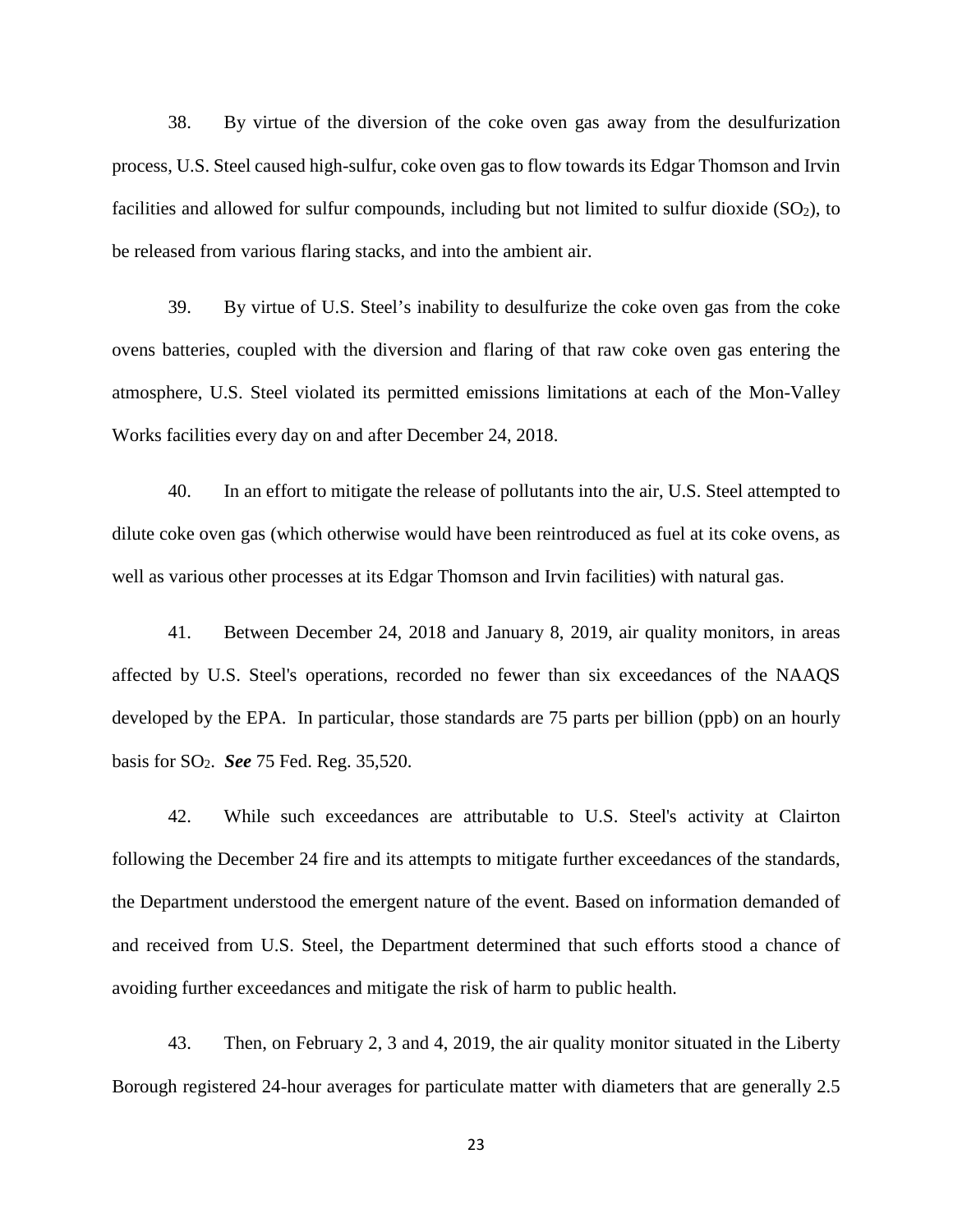micrometers and smaller (PM<sub>2.5</sub>) of no less than 60 micrograms per cubic meter ( $\mu$ g/m<sup>3</sup>). The monitor stationed at North Braddock, and closest in proximity to Edgar Thomson Works, registered a one hour exceedance for  $SO<sub>2</sub>$  of 82 parts per billion (ppb) on February 4.

44. It was only upon a closer review of the emissions data reported by U.S. Steel that the full scope of the problem become apparent. Specifically, U.S. Steel's own emissions data revealed that just prior to and following the December 24 fire, its H2S grain loading across its Mon Valley facilities exceeded their permitted emissions limitations.

45. As noted above, U.S. Steel's Clairton Installation Permit #0052-I011b (Condition IV.27), Edgar Thomson's Installation Permit #0051-I006 (Condition IV.27), and Irvin's Installation Permit #0050-I008 (Condition IV.25) impose a site wide limit for H2S emissions to no more than 35 grains/100 dscf. However, as a part of the breakdown report it submitted following the December 24 fire, U.S. Steel has acknowledged an exceedance of the  $H<sub>2</sub>S$  limit of 35 grains/100 dscf.

46. Also notable is the full scope of the emission of  $SO<sub>2</sub>$  into the air despite attempted mitigation efforts. Indeed, U.S. Steel's SO<sub>2</sub> emissions skyrocketed after the fire as noted in the chart below

47. Of grave concern, beyond the NAAQS exceedances experienced at the monitors, are the calculated emissions from U.S. Steel itself.

48. Specifically, U.S. Steel's calculations indicate that on January 29, 2019, the flaring of coke oven gas which took place at the Irvin facility and which was intended to dilute the emission of SO2, in fact, pushed approximately *20 tons of SO2 into the atmosphere.*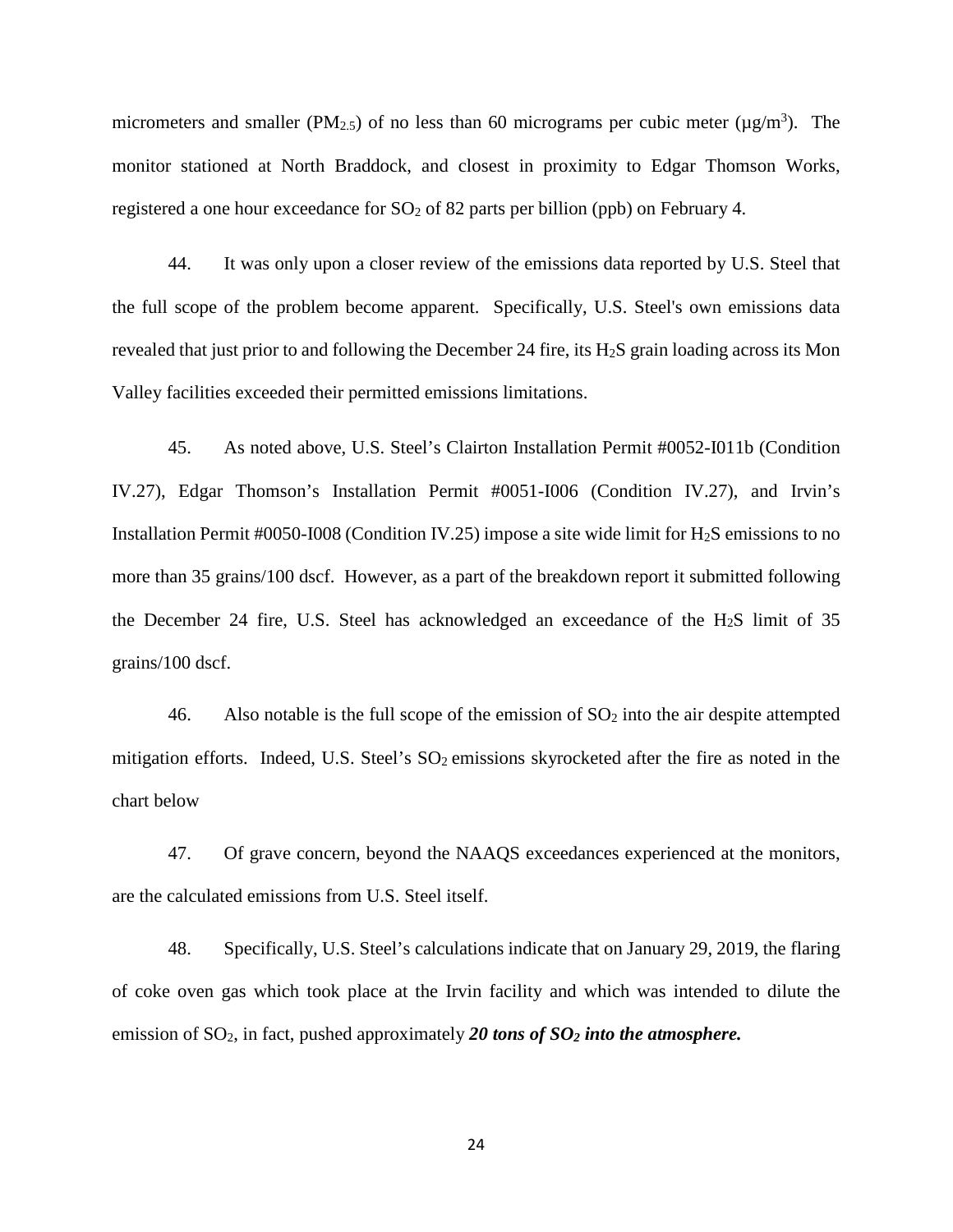49. Notwithstanding the fact that U.S. Steel is subject to a  $H<sub>2</sub>S$  grain loading standard of 35 grains/100 dscf, as of January 29, 2019, Batteries 1-3, 13-15, and Batteries 19, 20, B, and C averaged 100.28 and 161.97 grains/100 dscf, respectively.

50. Based on the foregoing information provided by U.S. Steel concerning its  $SO<sub>2</sub>$ emissions across all three of its Mon-Valley facilities, the Department concluded that the current pollution mitigation strategy was not working.

51. As a consequence of its violation of Article XXI and due to the inability of its mitigation strategy to control the emission of  $SO<sub>2</sub>$  and  $PM<sub>2.5</sub>$ , the Department, via Enforcement Order #190202, directed U.S. Steel to take specific corrective actions to address the Department's concerns.

52. On March 7, 2019, pursuant to Paragraph 2 of the Allegheny County Health Department's Hearing Officer's March 1, 2019 Administrative Order and consistent with Paragraph 8 of Enforcement Order #190202, U.S. Steel submitted to the Department its Notice of Material Impossibility and Conflict of Legal Requirements explaining why it was materially impossible to comply with Enforcement Order #190202.

53. Following a conference between the Department and U.S. Steel, the Department determined that by April 1, 2019, U.S. Steel would have enough axial compressors installed to subsequently begin the startup process to the desulfurization facility.

54. It also determined that by April 15, 2019, repairs to Control Room No. 2 would be sufficiently complete to resume desulfurization of coke oven gas in a manner that is both safe and will not result in degraded environmental compliance.

55. The Department also concluded that while extending coking times to 30 and 36 hours would not be environmentally or operationally prudent (due to the short time until the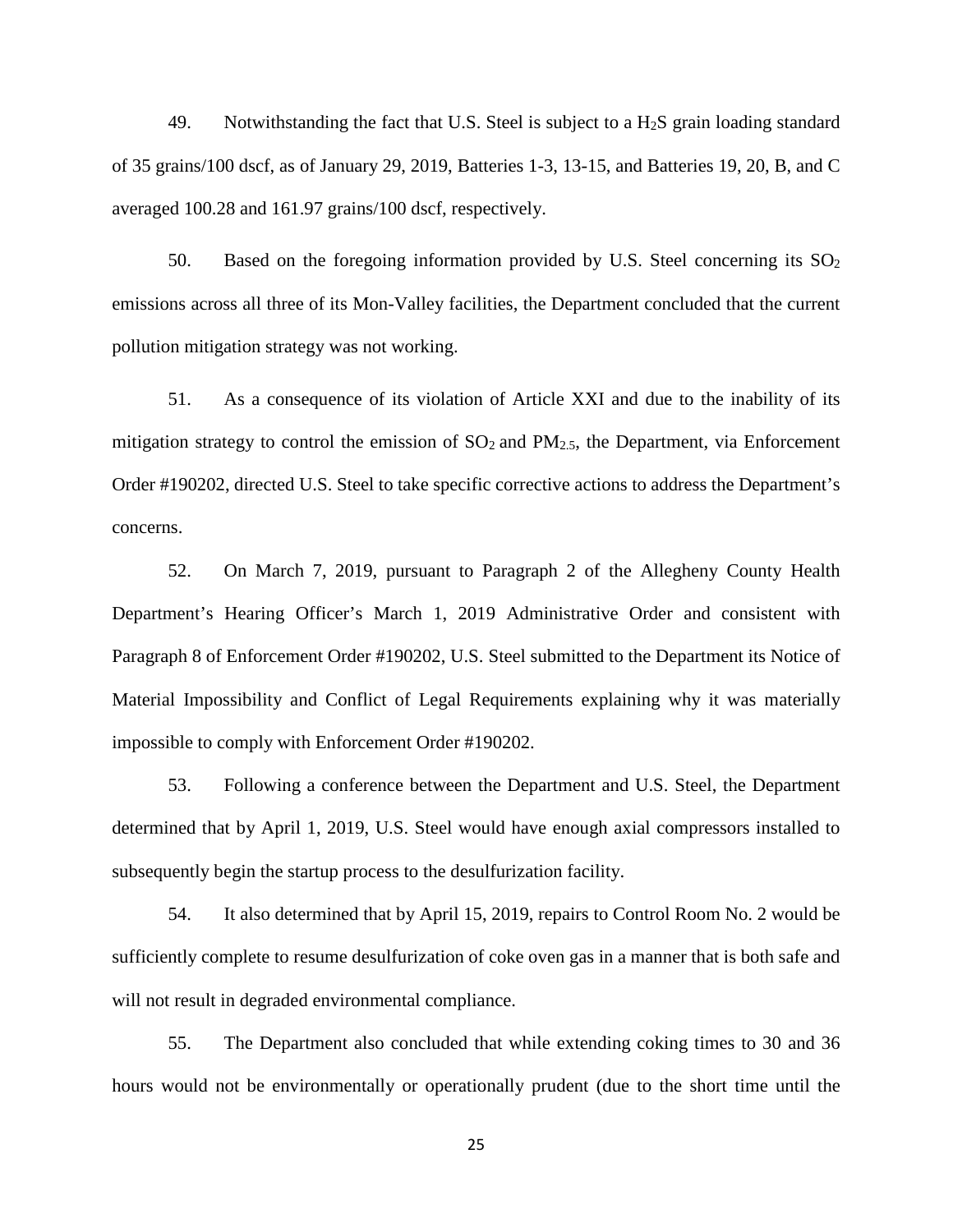resumption of Control Room No. 2's operation), extended coking time was required to decrease SO2 emissions. The Department has concluded that, in this instance, extending coking times to 27 hours can be accomplished quickly and safely and will facilitate the resumption of full operation once repairs are complete.

56. Similarly, because repairs to Control Room No. 2 were almost complete, the time necessary to bring the batteries to hot idle would not result in appreciable environmental benefit over those few days in which the batteries would be idle.

57. It was the Department's understanding that although U.S. Steel was in compliance with Enforcement Order #190202 (regarding the reduction of coke oven gas use for the boilers at the Edgar Thomson Works), it is impossible to operate those boilers solely on natural gas, in the event of a "severe upset" or dual blast furnace outage.

58. On March 12, 2019, following discussions with U.S. Steel, the Department issued an amended order (Enforcement Order #190202A) compelling U.S. Steel to extend the time of the coking process.

59. Although U.S. Steel filed a notice of appeal challenging aspects of Enforcement Order #190202, it subsequently withdrew its appeal following the issuance of Enforcement Order #190202A.

60. No appeal was taken with respect to Enforcement Order #190202A.

61. Although Enforcement Order #190202A required U.S. Steel to take measures to mitigate the release of  $H_2S$  and  $SO_2$  into the atmosphere, no civil penalty was imposed pending the repair of the Control Room and complete desulfurization resumed at the Clairton Coke Works.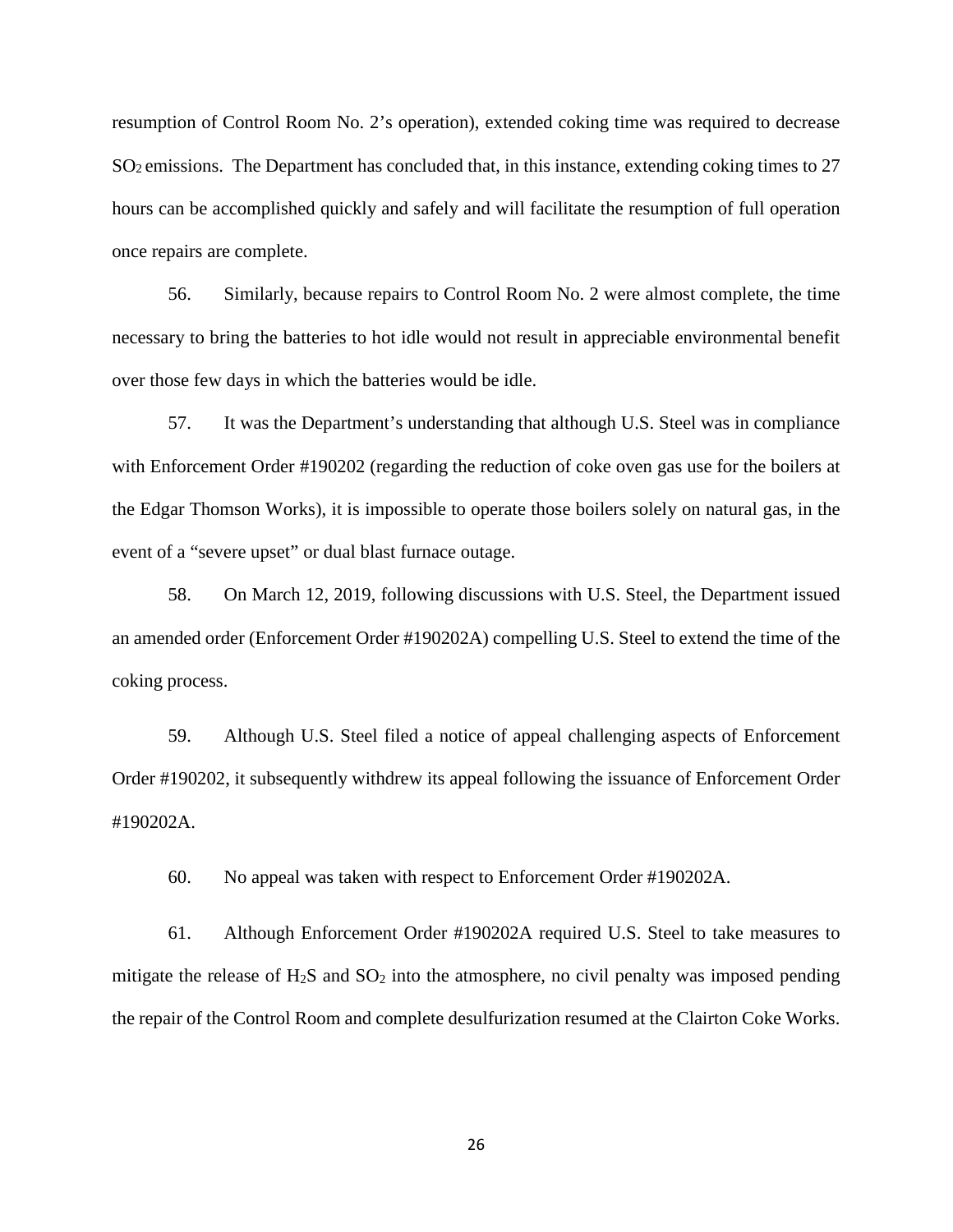62. Notwithstanding the imposition of Enforcement Order #190202A, on March 28, 2019, there was an exceedance of the NAAQS SO2 limit at the Liberty monitor attributable to U.S. Steel's activity.

63. On April 4, 2019, U.S. Steel reported to the Department that it had resumed desulfurization to 100% of the coke oven gas generated at the Clairton Coke Works facility.

### **GENERAL ALLEGATIONS**

64. At all times relevant to the Complaint, U.S. Steel has owned and operated the Clairton Coke Works, Edgar Thomson Works, and Irvin Works facilities.

65. The Clairton Coke Works is a coke production and by-product recovery facility.

66. The Edgar Thomson Works is an iron and steel making facility that primarily makes steel slabs.

67. The Irvin Works is a secondary steel processing and finishing facility. It receives the steel slabs produced at the Edgar Thomson Works and performs one of many finishing processes on the steel slabs.

68. All three facilities are "major sources" for purposes of Title V of the Clean Air Act.

## **FIRST CLAIM FOR RELIEF**

 $(SO<sub>2</sub>$  and H<sub>2</sub>S exceedances at Clairton Coke Works)

69. Paragraphs 1 through 68 are re-alleged and incorporated herein by reference.

70. U.S. Steel's Clairton Installation Permit #0052-I011b (Condition IV.27) imposes a site wide limit for  $H_2S$  emissions to no more than 35 grains/100 dscf.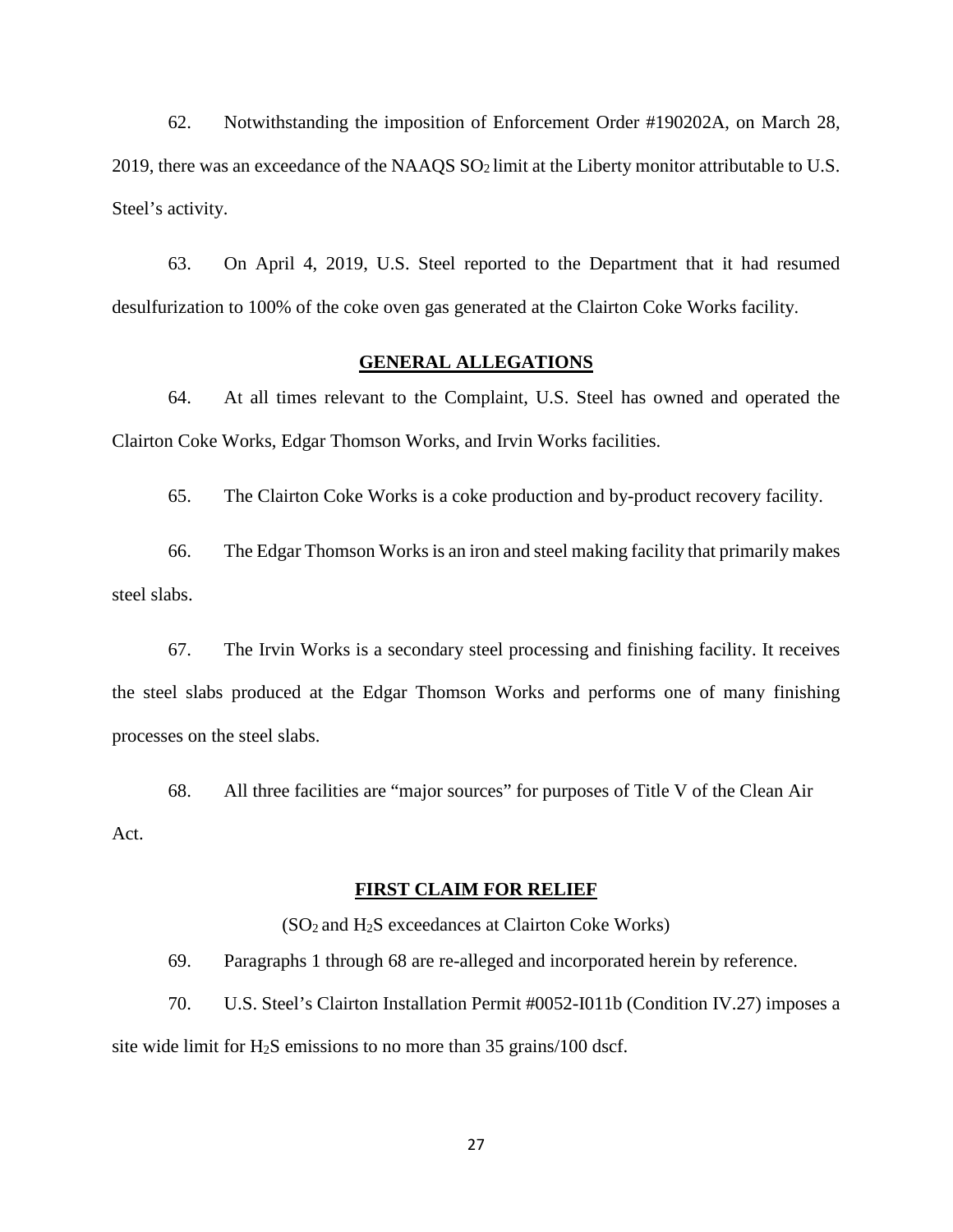71. U.S. Steel's Clairton Operating Permit similarly imposes emissions limits with respect to its  $SO<sub>2</sub>$  emissions.

72. Notwithstanding the permit limits found in its various permits, the NAAQS limits ambient air concentrations for SO2 to 75 ppb or below on an hourly basis.

73. As noted *supra*, Section 2102.03.c of the Allegheny County Health Department Rules and Regulations provides as follows:

**§2102.03 PERMITS GENERALLY** *{Paragraph a.1 & d.2 & Subsections i & j amended, and k & l added September 6, 1995, effective October 20, 1995}*

\* \* \*

c. **Conditions.** It shall be a violation of this Article giving rise to the remedies provided by Part I of this Article for any person to fail to comply with any terms or conditions set forth in any permit issued pursuant to this Part.

74. Likewise, Article XXI, Section 2101.10 specifically incorporates by reference the national ambient air quality standards promulgated by the EPA.

75. Section 2101.11 (Prohibition of Air Pollution) states that it "shall be a violation of this Article to fail to comply with … any requirement of this Article." Moreover, it proscribes that no one shall, "through the failure to provide and operate the necessary control equipment or to take the necessary precautions, operate any source of air contaminants in such manner that emissions from such source … cause an exceedance of the ambient air quality standards established by § 2101.10 of this Article [or] may reasonably be anticipated to endanger the public health, safety or welfare."

76. On December 24, 2018 and every day thereafter, U.S. Steel allowed the emission of H2S in exceedance of 35 grains/100 dscf in violation of its federally enforceable SIP permit.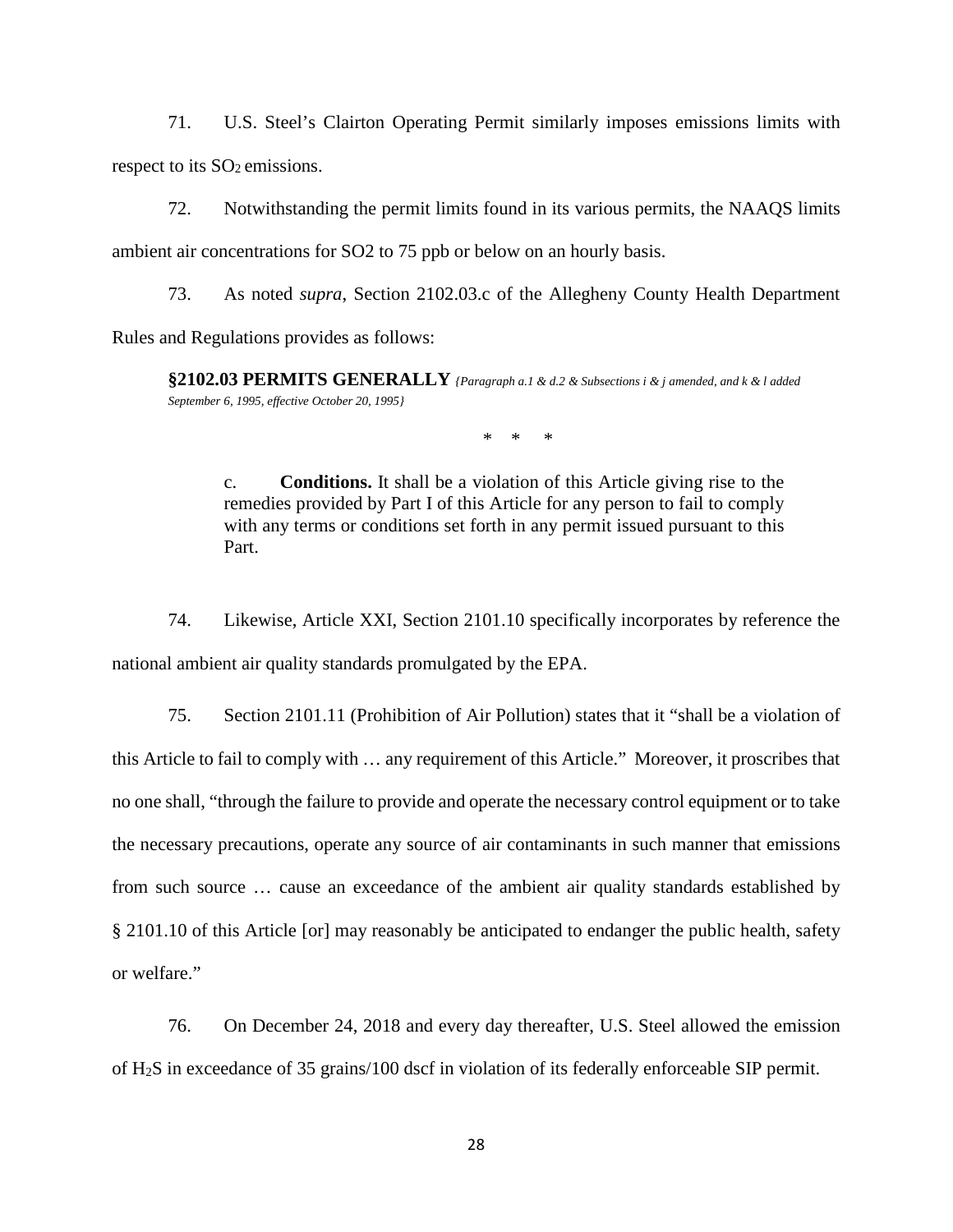77. On December 24, 2018 and every day thereafter, U.S. Steel allowed the emission of SO2 in exceedance of its permitted emissions limitation at Clairton Coke Works.

78. On numerous occasions following the December 24, 2018 fire, Clairton Coke Works exceeded the NAAQS ambient air concentration standard for SO<sub>2</sub>.

79. As a result of these violations, U.S. Steel has illegally allowed the exceedance of emissions of both H<sub>2</sub>S and SO<sub>2</sub> in violation of the Clairton Coke Work's Installation Permit, Article XXI, and the NAAQS.

80. Pursuant to Article XXI, Section 2109.06.a.1, U.S. Steel is liable for injunctive relief and civil penalties of up to \$25,000 per day for each violation occurring on or after December 24, 2018 and attributable to the December 24, 2018 fire.

#### **SECOND CLAIM FOR RELIEF**

 $(SO<sub>2</sub>$  and H<sub>2</sub>S exceedances at Edgar Thomson Works)

81. Paragraphs 1 through 80 are re-alleged and incorporated herein by reference.

82. U.S. Steel's Edgar Thomson Installation Permit #0051-I006 (Condition IV.27), imposes a site wide limit for H<sub>2</sub>S emissions to no more than  $35$  grains/100 dscf.

83. U.S. Steel's Edgar Thomson Operating Permit similarly imposes emissions limits with respect to its  $SO_2$  emissions.

84. Notwithstanding the permit limits found in its various permits, the NAAQS limits ambient air concentrations for SO2 to 75 ppb or below on an hourly basis.

85. As noted *supra*, Section 2102.03.c of the Allegheny County Health Department Rules and Regulations provides as follows:

**§2102.03 PERMITS GENERALLY** *{Paragraph a.1 & d.2 & Subsections i & j amended, and k & l added September 6, 1995, effective October 20, 1995}*

\* \* \*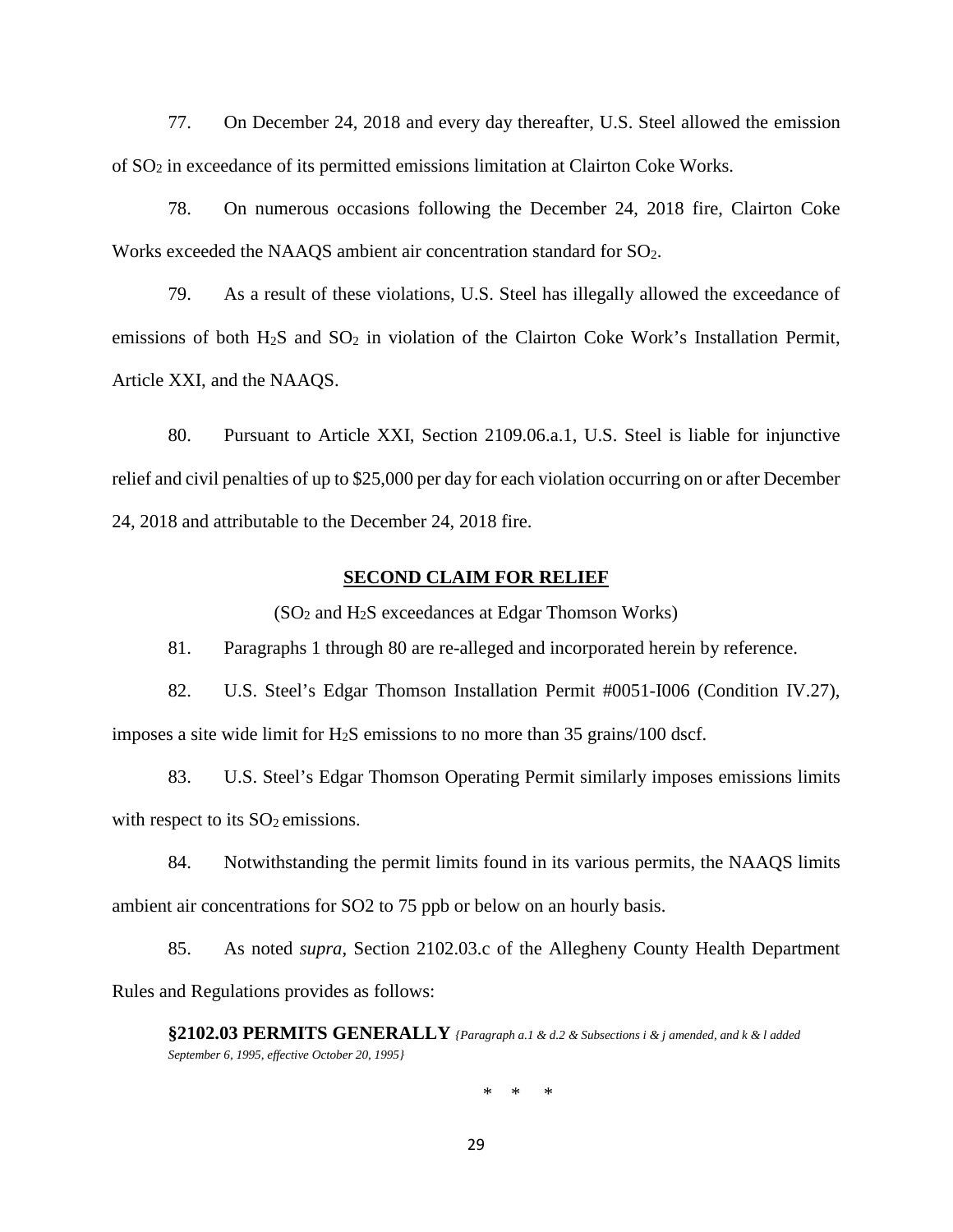c. **Conditions.** It shall be a violation of this Article giving rise to the remedies provided by Part I of this Article for any person to fail to comply with any terms or conditions set forth in any permit issued pursuant to this Part.

86. Likewise, Article XXI, Section 2101.10 specifically incorporates by reference the national ambient air quality standards promulgated by the federal EPA.

87. Section 2101.11 (Prohibition of Air Pollution) states that it "shall be a violation of this Article to fail to comply with … any requirement of this Article." Moreover, it proscribes that no one shall, "through the failure to provide and operate the necessary control equipment or to take the necessary precautions, operate any source of air contaminants in such manner that emissions from such source … cause an exceedance of the ambient air quality standards established by § 2101.10 of this Article [or] may reasonably be anticipated to endanger the public health, safety or welfare."

88. On December 24, 2018 and every day thereafter until April 4, 2019, U.S. Steel allowed the emission of  $H_2S$  in exceedance of 35 grains/100 dscf in violation of its federally enforceable SIP permit.

89. On December 24, 2018 and every day thereafter, U.S. Steel allowed the emission of SO2 in exceedance of its permitted emissions limitation at Edgar Thomson Works.

90. On numerous occasions following the December 24, 2018 fire, Edgar Thomson Works exceeded the NAAQS ambient air standard for SO2.

91. As a result of these violations, U.S. Steel has illegally allowed the exceedance of emissions of both  $H_2S$  and  $SO_2$  in violation of the Edgar Thomson Work's Installation Permit, Article XXI, and the NAAQS.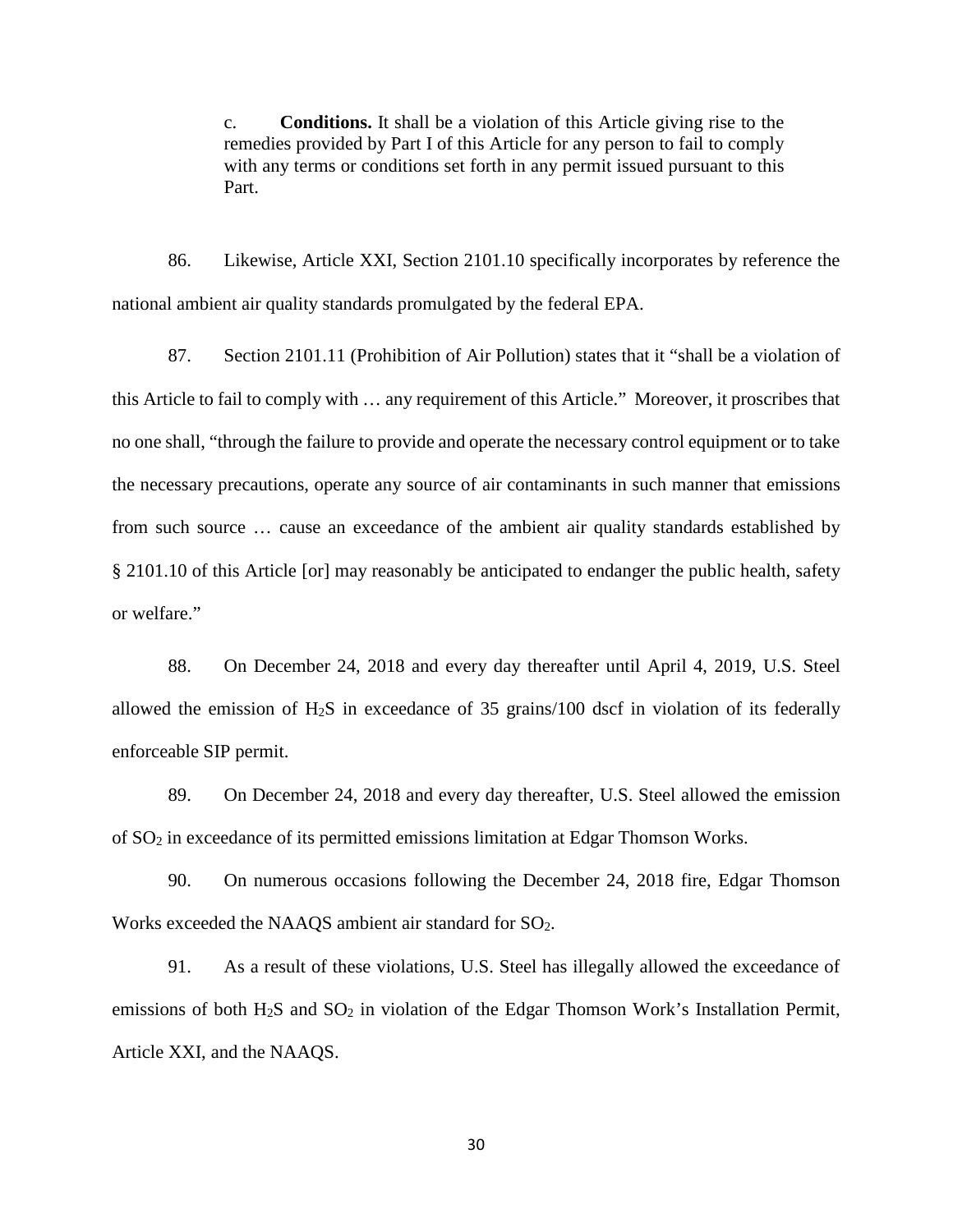92. Pursuant to Article XXI, Section 2109.06.a.1, U.S. Steel is liable for injunctive relief and civil penalties of up to \$25,000 per day for each violation occurring on or after December 24, 2018 and attributable to the December 24, 2018 fire.

### **THIRD CLAIM FOR RELIEF**

(SO2 and H2S exceedances at Irvin Works)

93. Paragraphs 1 through 92 are re-alleged and incorporated herein by reference.

94. U.S. Steel's Irvin Installation Permit #0050-I008 (Condition IV.25) imposes a site

wide limit for H<sub>2</sub>S emissions to no more than 35 grains/100 dscf.

95. U.S. Steel's Irvin Operating Permit similarly imposes emissions limits with respect to its SO<sub>2</sub> emissions.

96. Notwithstanding the permit limits found in its various permits, the NAAQS limits ambient air concentrations for SO2 to 75 ppb or below on an hourly basis.

97. As noted *supra*, Section 2102.03.c of the Allegheny County Health Department

Rules and Regulations provides as follows:

**§2102.03 PERMITS GENERALLY** *{Paragraph a.1 & d.2 & Subsections i & j amended, and k & l added September 6, 1995, effective October 20, 1995}*

\* \* \*

c. **Conditions.** It shall be a violation of this Article giving rise to the remedies provided by Part I of this Article for any person to fail to comply with any terms or conditions set forth in any permit issued pursuant to this Part.

98. Likewise, Article XXI, Section 2101.10 specifically incorporates by reference the national ambient air quality standards promulgated by the federal EPA.

99. Section 2101.11 (Prohibition of Air Pollution) states that it "shall be a violation of

this Article to fail to comply with … any requirement of this Article." Moreover, it proscribes that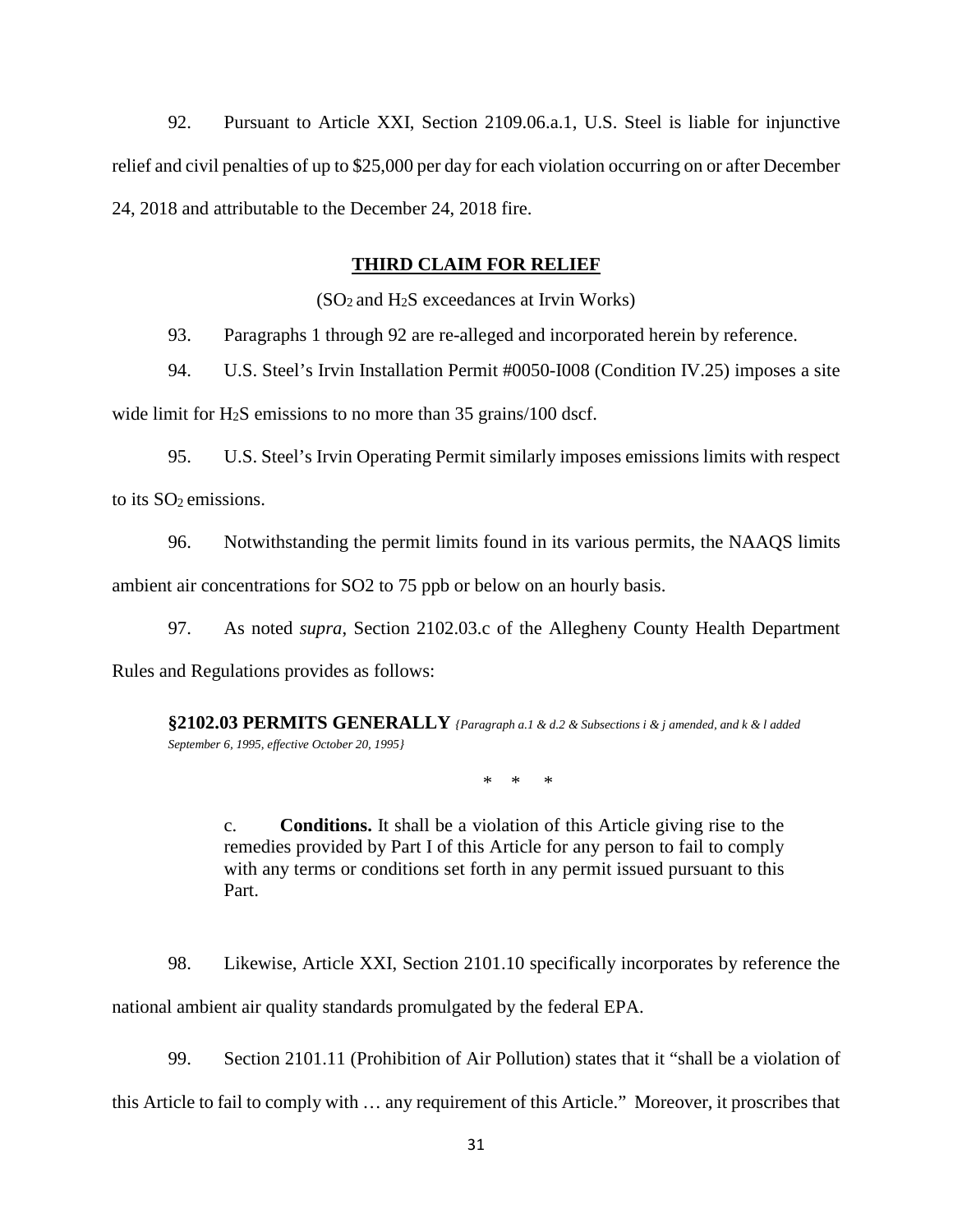no one shall, "through the failure to provide and operate the necessary control equipment or to take the necessary precautions, operate any source of air contaminants in such manner that emissions from such source … cause an exceedance of the ambient air quality standards established by § 2101.10 of this Article [or] may reasonably be anticipated to endanger the public health, safety or welfare."

100. On December 24, 2018 and every day thereafter until April 4, 2019, U.S. Steel allowed the emission of  $H_2S$  in exceedance of 35 grains/100 dscf in violation of its federally enforceable SIP permit.

101. On December 24, 2018 and every day thereafter, U.S. Steel allowed the emission of SO2 in exceedance of its permitted emissions limitation at Irvin Works.

102. On numerous occasions following the December 24, 2018 fire, Irvin Works exceeded the NAAQS ambient air standard for SO<sub>2</sub>.

103. As a result of these violations, U.S. Steel has illegally allowed the exceedance of emissions of both H<sub>2</sub>S and SO<sub>2</sub> in violation of the Irvin Work's Installation Permit, Article XXI, and the NAAQS.

104. Pursuant to Article XXI, Section 2109.06.a.1, U.S. Steel is liable for injunctive relief and civil penalties of up to \$25,000 per day for each violation occurring on or after December 24, 2018 and attributable to the December 24, 2018 fire.

### **PRAYER FOR RELIEF**

WHEREFORE, based on the allegations contained in paragraphs 1 through 104 above, Plaintiff-Intervenor requests that this Court: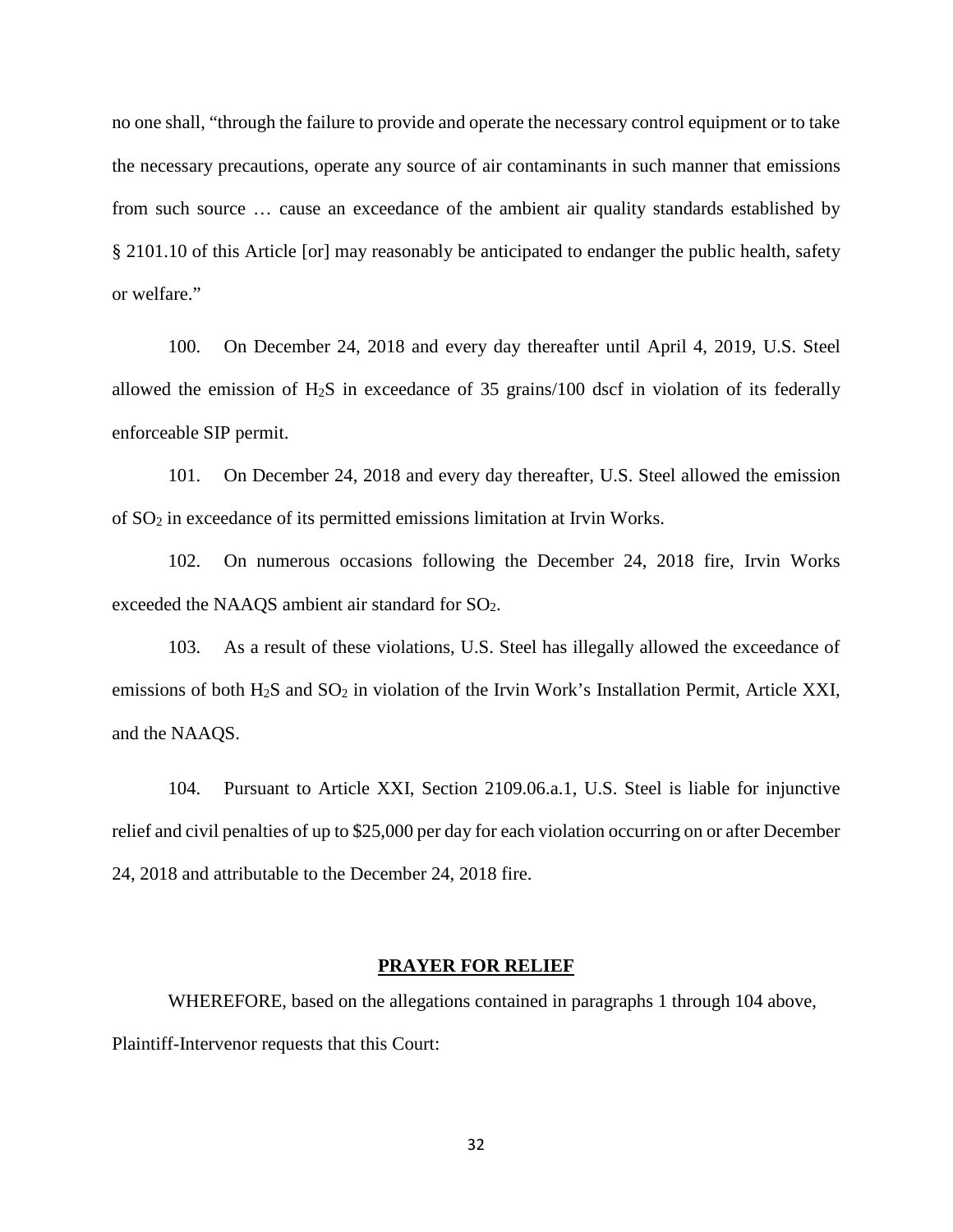A. Permanently enjoin Defendant from further violating the Act, the Pennsylvania SIP (including the Allegheny County portion of the Pennsylvania SIP), and its various Mon-Valley Title V permits;

B. Order Defendant to take appropriate actions to remedy, mitigate, and offset the harm to public health and the environment caused by violations of the Act, the Allegheny County's portion of the Pennsylvania SIP, and U.S. Steel's various Mon-Valley permits;

C. Assess a civil penalty against Defendant for each violation of the applicable provisions of the Act, the Pennsylvania SIP, and U.S. Steel's Mon-Valley permits of up to \$25,000 per day for each violation occurring on and after December 24, 2018;

D. Award Plaintiff-Intervenors their costs of this action; and

E. Grant such other and further relief as the Court deems just and proper.

Respectfully submitted,

# FOR THE ALLEGHENY COUNTY HEALTH DEPARTMENT

 $\frac{1}{s}$  Jason K. Willis Jason K. Willis, Esq. Assistant Solicitor PA ID No.: 86752 [Jason.willis@alleghenycounty.us](mailto:Jason.willis@alleghenycounty.us)

Michael Parker, Esq. Solicitor PA ID No.: 90979